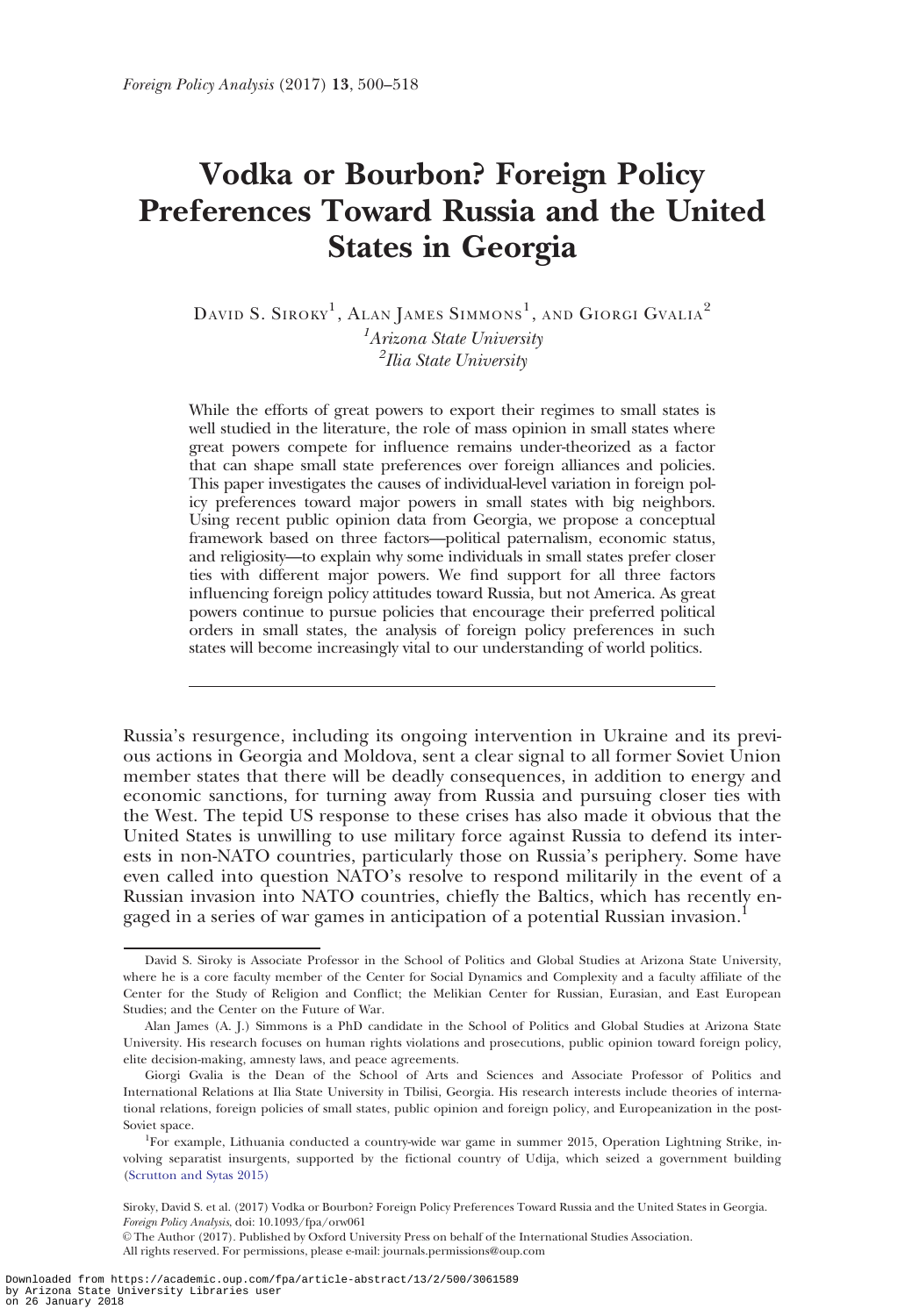NATO recently conducted military exercises in all three Baltic republics and in Poland [\(MacAskill 2015\)](#page-17-0). However, as Georgians and now Ukrainians are keenly aware, the greatest security risk to countries in Russia's "near abroad" is not a direct armed conflict with the Russian armed forces, but the threat of Nelineinaia voina, or non-linear war [\(Hoffman 2009;](#page-16-0) [Gerasimov 2013;](#page-16-0) [Voronov 2015;](#page-17-0) [Galeotti 2014;](#page-16-0) [Finucane 2015; Giles 2015](#page-16-0); [Popescu 2015;](#page-17-0) [Siroky 2015](#page-17-0)). One of the main political objectives of non-linear war (as Russia yields it) is to prevent neighboring countries from joining the EU and NATO by increasing domestic instability, preventing adverse regime changes, and backing friendly client-puppet governments. Recently, an article presented a "hypothetical situation" in which Russia backed "internal opposition" in the Russian-speaking city of Narva, Estonia. Locals start to protest to redress their grievances against the government. Then motorcycle gangs entered the fray and soon bombs went off in the railway station [\(Stuttaford 2015](#page-17-0)). The whole neighborhood seems worried that "the Russians are coming." ([Siroky 2015\)](#page-17-0)

This paper deals with foreign policy preferences in an important and strategically located country on Russian's southern rim—Georgia—that Russia sees as legitimately and firmly within its sphere of influence, but many local elites in Georgia view it as a staunchly Western-leaning country ([Gvalia et al. 2013](#page-16-0)). Although survey numbers indicate that more respondents would prefer that their government forge closer *political* ties with the United States than with Russia (77 percent yes for the United States and 51 percent yes for Russia), and, to a lesser extent, *economic* ties (67 percent yes for the United States and 57 percent yes for Russia), the numbers reflect a divided public. The election of Bidzina Ivanishvili, and his successor Irakli Garibashvili, who both promised to mend relations with Russia, following the defeat of the pro-Western Mikael Saakashvili, clearly reflect this split in public opinion toward Russia and the West in Georgia ([Mueller 2014\)](#page-17-0).

Whereas much of the literature on foreign policy has adopted an elite-driven perspective, and often relied on macro-level indicators, this paper takes a distinctly micro-level approach that focuses on estimating public preferences and their determinants. Elites may of course choose to ignore the public in the foreign policymaking process, but will generally have an easier time rallying public support for their policies when the public's preferences are not at variance with elite foreign policy preferences. Public opinion in Georgia arguably led to the bottom-up Rose Revolution in 2003, and to the ouster of its leader, Mikheil Saakashvili, roughly one decade later. Euromaidan in Ukraine was sparked by just such a disjuncture between elite and mass preferences over foreign policy toward the EU—the Yanukovych government had suspended preparations for signing of the EU Association Agreement, yielding to Russia's objection, when a significant portion of the Ukrainian public favored signing the Agreement. Through internal resistance, which then escalated into an armed conflict between Ukraine and Russia that has taken over 8,000 lives so far, public preferences can significantly shape foreign policy and even regime survival.

While public opinion in Georgia toward the West has been usefully studied in the context of the European Union (Müller 2011), attitudes toward closer political and economic ties toward Russia and the United States have not yet been systematically analyzed or directly compared with each other. In developing and testing a micro-level theory of foreign policy preferences toward Russia and the United States, we aim to build on the large literature on public opinion and foreign policy [\(Jelen 1994;](#page-16-0) [Gabel and Palmer 1995](#page-16-0); [Anderson and Reichert 1996;](#page-15-0) [Ribuffo 1998](#page-17-0); [Tucker, Pacek, and Berinsky 2002](#page-17-0); [Daniels 2005;](#page-15-0) [Baumgartner,](#page-15-0) [Francia, and Morris 2008;](#page-15-0) Müller 2011). To this end, the article proceeds in four parts. First, it discusses Georgia as a "battleground state" where the issue of Russia versus West is a fundamental political cleavage in domestic politics. Next, it builds on the literature to develop a micro-level theory that aims to explain why some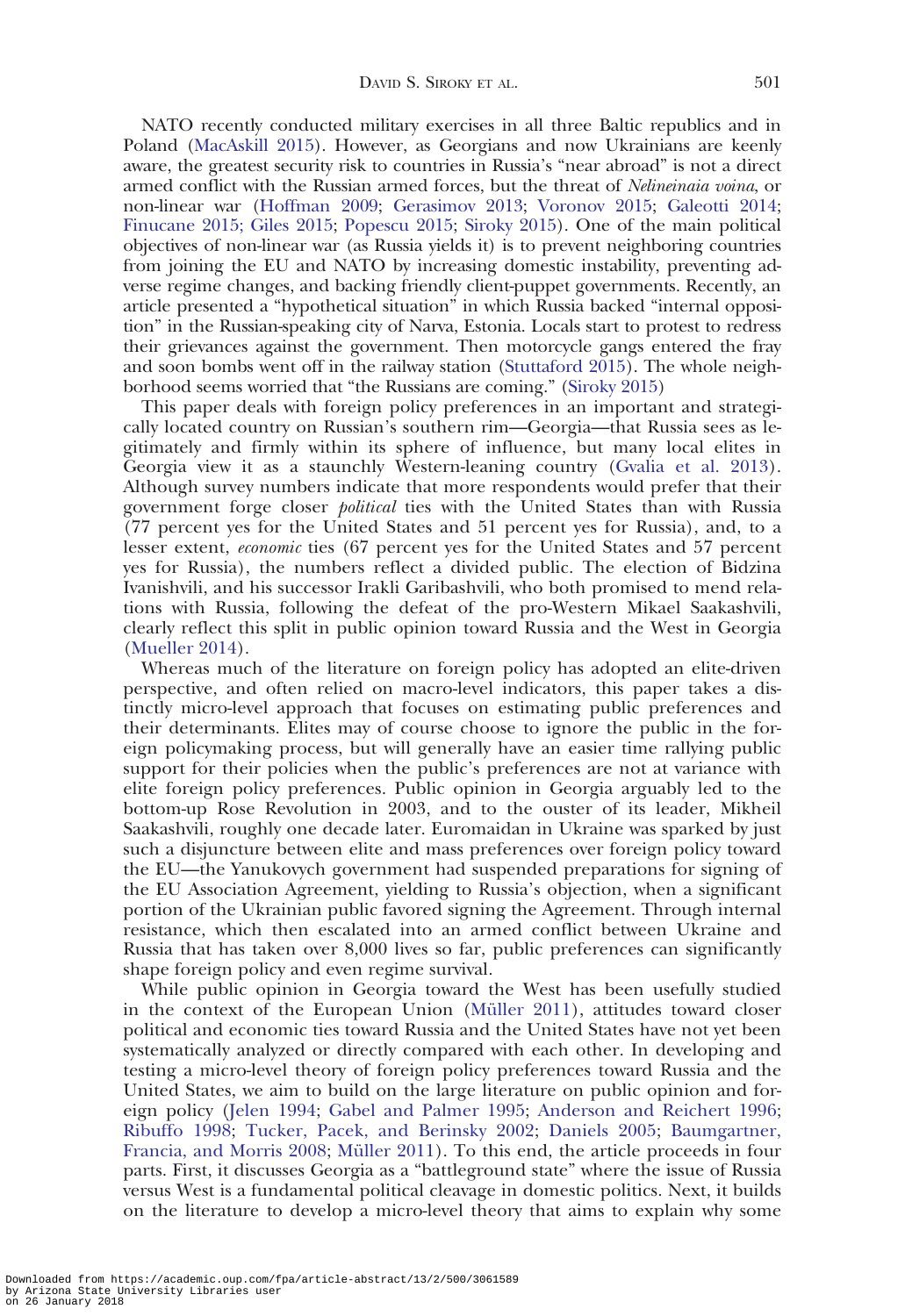individuals prefer closer ties with Russia and why others prefer closer ties to the United States, which leads to three testable hypotheses. The third section presents the data and methods.

Utilizing a nationally representative survey of public opinion in Georgia, conducted by the Caucasus Research Resource Center in 2011, the results indicate that those respondents who regularly attend religious services, prefer a more paternalistic government, and are dissatisfied with their economic status express a more pro-Russian foreign policy orientation. Conversely, the opposite of these results do not hold for positive assessments of Georgian relations with America. In other words, the determinants of pro-US or pro-Russian foreign policy preferences are not mirror images of one another, and should thus be analyzed separately. After discussing the substantive magnitude and meaning of these effects, and comparing these results to prewar survey data in 2007, the article concludes by highlighting the implications and limitations of this study for understanding public opinion and foreign policy in small states, especially in the post-Soviet region.

# Georgia as a "Battleground" State

Since regaining independence in the early 1990s, Georgia has found itself in a vulnerable domestic and international position. Weak state institutions, inexperienced political elites, difficult socio-economic conditions, a coup d'état, separatist conflicts in several regions, and a resurgent Russia have defined Georgia's political scene for the past 20 years [\(George 2009,](#page-16-0) [2010](#page-16-0)). While Russia has been very active since the early 1990s, after a brief respite, the United States and Europe entered the game late, and have been largely unable to formulate a coherent strategy toward the small states situated between Black and Caspian Seas. This lack of a well-defined Western approach to the region has provided Russia with an opportunity to set the rules of the game in the region. As the most Western-leaning country in the region, Georgia has played a pivotal role in a new US strategy to pursue energy resources outside the Middle East, in particular through the Baku– Tbilisi–Ceyhan (BTC) pipeline. In response to increased US involvement in the region, which coincides with Georgia becoming more proactively Western in its foreign policy, Russia has also intensified efforts to reestablish its influence.

Whereas the United States and the West have generally relied on soft power in the region, Russia has more often used its hard power advantage (e.g., energy and security) to underpin its interests in the region. After the government of President Mikheil Saakashvili proclaimed that integration into NATO and EU was the ultimate objective of Georgia's foreign policy, Russia pushed back, using economic sanctions (e.g., the 2006 embargo on Georgian products) and direct military action (in 2008). "In the wake of the 2008 conflict with Georgia," wrote one scholar, "Russia has re-established itself as the dominant actor in the South Caucasus, consolidating its military presence in the region and reinforcing its already substantial diplomatic and economic levers" [\(German 2011,](#page-16-0) 1). According to another study, Russia desires that "the majority of CIS countries take part in the Russia-oriented security system (CSTO), and its integration project (the Eurasian Union), and demands a leading role in the CIS countries' energy complex" [\(Kakachia 2011,](#page-16-0) 16).

Scholars have suggested that the Kremlin follows a two-pronged strategy, bolstering friendly regimes and subverting unfriendly regimes ([Ambrosio 2009](#page-15-0), 105–31) to achieve managed stability and managed instability in its neighborhood ([Tolstrup 2009, 922-9–44\)](#page-17-0). Both strategies aim to keep the West out of its selfproclaimed sphere of interest. The West also rewards and punishes regimes in post-Communist Europe, but largely using political conditionality ([Kelley 2004;](#page-16-0) [Vachudova 2005\)](#page-17-0). Post-Soviet states have to deliver on democratic and economic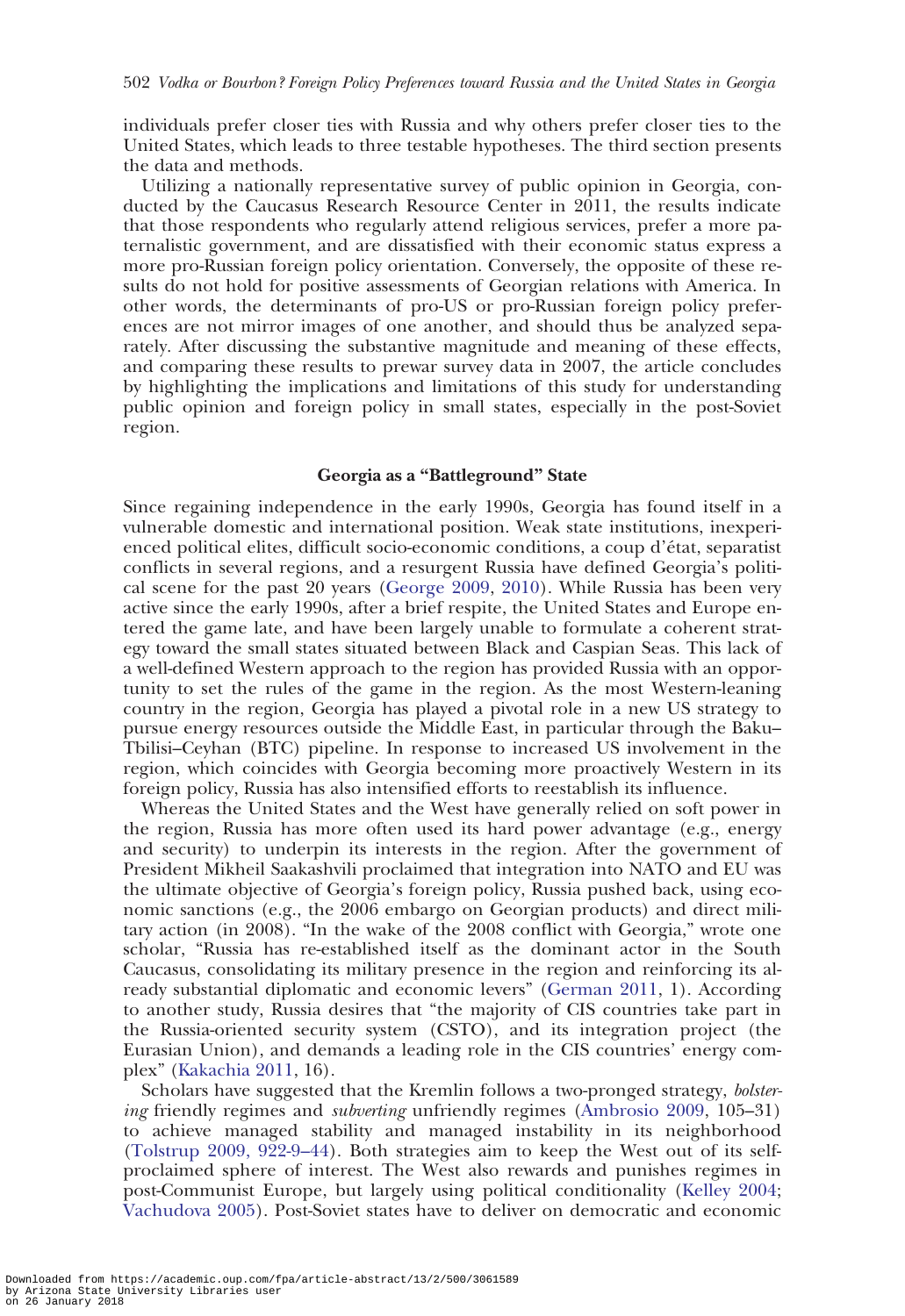reforms in order to receive rewards tied to accession and deeper integration to the EU and NATO. Russia has sought to block these Western carrots, and to neutralize the sticks. Georgia is one of several post-Soviet "battleground" states in which these methods can be seen in action as Russia and the West vie for influence. Despite this, no micro-level analysis of individual attitudes toward Russia and America in such battleground states has been conducted.

In the Republic of Georgia, there are a number of instances in which we have seen governing elites in Georgia respond to public opinion, which underlines the importance of mass opinion in battleground states. The most obvious instance of public opinion shaping elite behavior was the Rose Revolution in 2003. Following the disputed results of the 2003 parliamentary elections in Georgia—where exit polls showed a victory for the United National Movement, founded by Mikheil Saakashvili, but official government returns showed a victory for the party of thenpresident of Georgia Eduard Shevardnadze—massive public protests occurred across all major cities in Georgia [\(Jones 2009](#page-16-0)). The end result of these public demonstrations was the resignation of President Shevardnadze and the eventual election of Mikheil Saakashvili. In 2007, public opinion would once again impact President Saakashvili, as widespread protests against allegations of corruption within his administration resulted in early presidential elections [\(BBC 2007\)](#page-15-0). In 2008, President Saakashvili's administration held a referendum asking the Georgian people whether they wanted Georgia to apply for membership in NATO. Approximately 80 percent of Georgia's people voted "yes." Following this referendum, the Georgian government took part in the 2008 NATO summit in Bucharest and requested to embark on the process of NATO membership, although the application was denied due to ongoing internal conflicts [\(BBC 2008](#page-15-0)).

## Public Opinion and Foreign Affairs

The first wave of research on public opinion toward foreign policy argued that the average citizen was far too busy with their daily lives to have any opinion on foreign policy [\(Lippman 1922,](#page-17-0) [1925](#page-17-0)[; Almond 1960;](#page-15-0) [Converse 1964](#page-15-0)), but the Verba–Stanford surveys regarding public opinion toward the American war in Vietnam changed this understanding, and led to the view of public opinion that publics were in fact well informed ([Verba et al. 1967](#page-17-0), 319–20; [Verba and Brody,](#page-17-0) [1970](#page-17-0)). This set the foundations for the second wave of public opinion research ([Caspary 1970;](#page-15-0) [Mueller 1973](#page-17-0); [Shapiro and Page 1988\)](#page-17-0), which focused on the drivers and determinants of public opinion, and this has been followed by research highlighting how public opinion may influence elite decisions by defining acceptable government policy.

Our objective in this paper is to focus on three conceptual factors that have been theorized in the literature and to develop and test hypotheses about how they shape foreign policy preferences: religiosity ([Baumgartner, Francia, and](#page-15-0) [Morris 2008;](#page-15-0) [Jelen 1994](#page-16-0); [Ribuffo 1998](#page-17-0); [Daniels 2005\)](#page-15-0), economic status [\(Gabel and](#page-16-0) [Palmer 1995](#page-16-0); [Anderson and Reichert 1996](#page-15-0); [Tucker, Pacek, and Berinsky 2002](#page-17-0)), and attitudes toward the role of government (Müller 2011). The literature on the role of religion in influencing foreign policy preferences [\(Guth 2009;](#page-16-0) [Warner and](#page-17-0) [Walker 2011\)](#page-17-0) generally suggests that religious conservatives take a more traditional, hawkish, and nationalist positions on domestic and foreign policy [\(Jelen](#page-16-0) [1994](#page-16-0); [Ribuffo 1998](#page-17-0); [Guth 2004;](#page-16-0) [Jacobson 2005](#page-16-0)[; Daniels 2005](#page-15-0)). [Jelen \(1994\)](#page-16-0) and [Wittkopf \(1990\)](#page-18-0) show that Protestants in the United States are generally more conservative in foreign policy matters than Catholics, and that Catholics are more likely to oppose aggressive foreign policies and the use of force to solve issues in international relations. [Baumgartner, Francia, and Morris \(2008,](#page-15-0) 176) find that conservative Christians were more likely to approve of President Bush's handling of the Iraq War, the war on terror, and Bush's overall foreign policy than other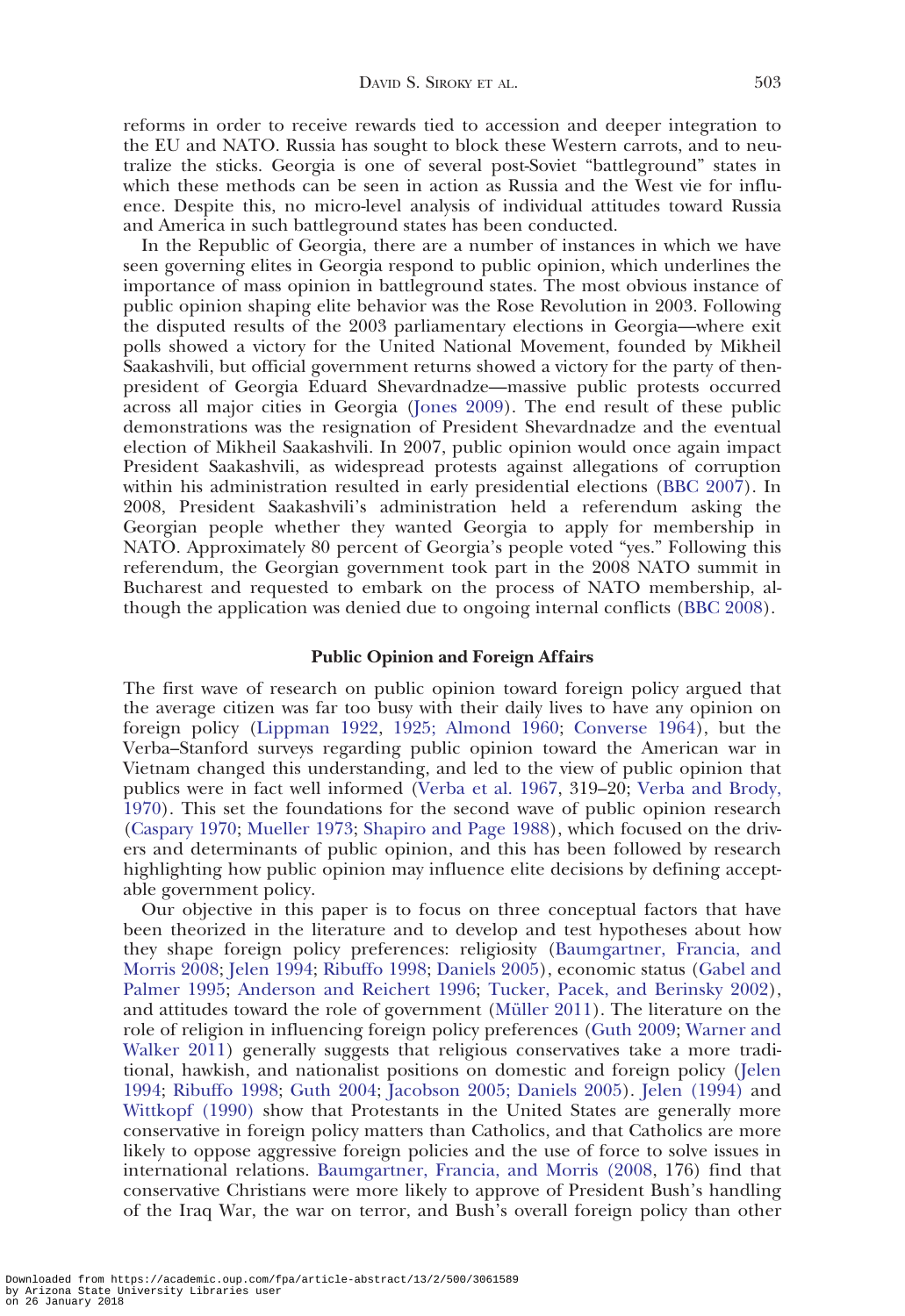religions, and that religiously conservative individuals more often accepted President Bush's justifications for the Iraq War than other citizens ([Guth 2004](#page-16-0)).

Finally, scholars who explore the relationship between religion and foreign policy have also noted that shared religious traditions between states may lead to the citizens and elites of states having a significant level of affinity and shared norms with states that also embrace their religious identity [\(Carment, James, and Taydas](#page-15-0) [2009](#page-15-0); [Ellis 2010;](#page-15-0) [Fox, James, and Li 2009](#page-16-0); [Sandal and Fox 2004;](#page-17-0) [Warner and](#page-17-0) [Walker 2011](#page-17-0); [Mirilovic and Siroky 2015](#page-17-0)). At the micro level, we therefore expect that those with higher levels of religiosity in Georgia will be more likely to prefer closer ties to Orthodox nations, in this case Russia. Other research has explored this "shared affinity" argument and found that hostility toward other cultures plays a powerful role in motivating the foreign policy preferences of individuals ([McLaren 2002;](#page-17-0) [De Vreese and Boomgaarden 2005; De Vreese, Boomgaarden,](#page-15-0) [and Semetko 2008](#page-15-0)).

The literature has also long emphasized the role of social and economic status in molding foreign policy preferences ([Gabel and Palmer 1995](#page-16-0); [Anderson and](#page-15-0) [Reichert 1996](#page-15-0); [Kucia 1999;](#page-16-0) [Tucker, Pacek, and Berinsky 2002](#page-17-0); [Caplanova, Orviska,](#page-15-0) [and Hudson 2004;](#page-15-0) Müller 2011). [Gabel and Palmer \(1995\)](#page-16-0) and [Anderson and](#page-15-0) [Reichert \(1996\)](#page-15-0) argue that socio-economic status drives the different cost-benefit analysis individuals make in regard to foreign policy (in this case, EU and NATO vs. CIS integration). These studies show that higher-income-level respondents harbor more positive attitudes toward the EU. [Tucker, Pacek, and Berinsky \(2002\)](#page-17-0) found that those who were "economic winners," as defined by the respondent's self-evaluation, were more likely to be supportive of European integration in a study of post-Soviet countries, including Georgia. [Kucia \(1999\)](#page-16-0) also showed that respondents focused on the prospect of economic and financial benefits of EU membership for the individuals themselves. Respondents who expected more positive benefits from EU membership held more positive attitudes toward the EU and toward EU integration [\(Caplanova, Orviska, and Hudson 2004](#page-15-0)). In Georgia, Müller  $(2011)$  also found that expected economic benefits and higher income levels were positively associated with pro–European Union attitudes.

Finally, an important strand in the literature indicates that attitudes toward the role of government also impinge on foreign policy preferences. For example, [White, Korosteleva, and McAllister \(2008\)](#page-17-0) found that respondents who supported EU membership were more likely to favor Western-style democracy and to oppose a paternalistic form of government. EU supporters were also more likely to support a market economy than a planned economy of the Soviet type. In Georgia, Müller  $(2011)$  found that having a paternalistic attitude toward the role of government predicted negative attitudes toward the European Union. Additionally, Chkhaidze, of the Caucasus Resource Research Center, shows that respondents who were older, less educated, and more religious in Georgia tend to prefer a more paternalistic government ([Chkhaidze 2014](#page-15-0)).

## Theory and Hypotheses

We build on these studies and insights about the possible role of political paternalism, economic status, and religion to examine public opinion in Georgia on forging closer political and economic ties with Russia and the United States. Whereas previous studies have examined attitudes toward the European Union, NATO, or "the West," there are few studies focusing on attitudes and foreign policy preferences in former Soviet states about increasing ties with Russia, which has played an increasingly important role in the former Communist world, and increasingly in Western Europe. In many post-Communist countries, mass opinion is divided over the proper direction for the country in terms of external alliances—the recent events in Georgia and Ukraine testify to this cleavage.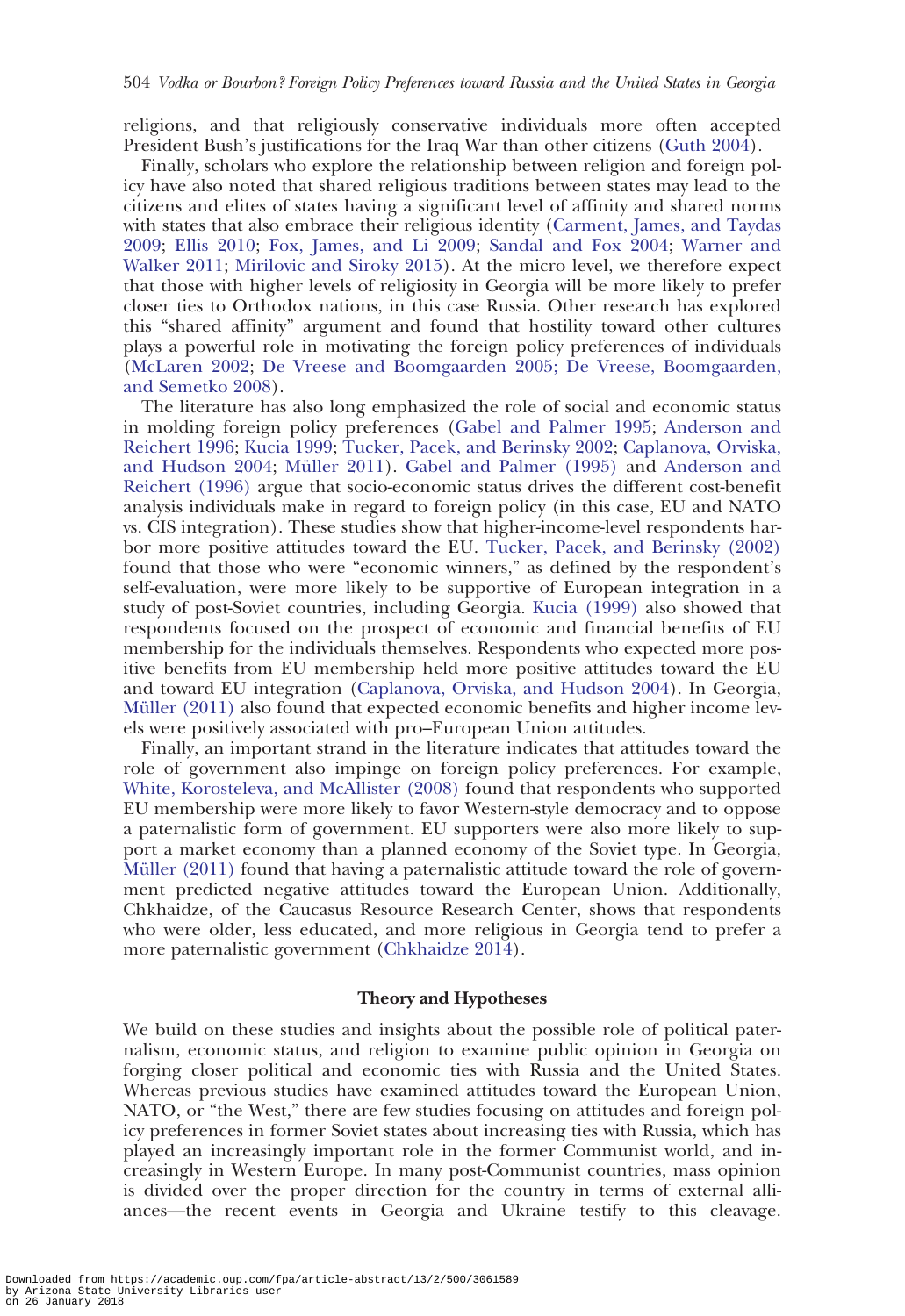([Bustikova 2015](#page-16-0)) Moreover, a fair number of people believe that the two poles are not mutually exclusive; and that the country can forge stronger ties with *both* Russian- and Western-backed institutions. Therefore, it might be misleading to assume that the drivers of pro-Western attitudes are just the reverse of pro-Russian attitudes. We relax this standard assumption by providing a comparative (and separate) analysis of attitudes regarding aligning Georgia with the United States and Russia.

First, building on previous research that has focused on the role of religion in the development of foreign policy attitudes ([Jelen 1994;](#page-16-0) [Ribuffo 1998;](#page-17-0) [Guth 2004;](#page-16-0) [Daniels 2005](#page-15-0); Jacobson 200[5; Baumgartner, Francia, and Morris 2008\)](#page-15-0), we argue that the influence of the Orthodox Church in Georgia has increasingly polarized domestic politics by taking public positions on foreign policy and "defending" national culture against the influences and ideas of Western Europe and America ([Flintoff 2013\)](#page-16-0). Most observers argue that the Georgian Orthodox Church does not feel comfortable with the country's pro-Western aspirations. [Kekelia et al.](#page-16-0) [\(2013\)](#page-16-0) found that the Georgian Orthodox Church perceives Westernization and globalization, as well as activities carried out by NATO and the European Union, as undermining faith, tradition, and national culture. For example, in 2010, Georgian patriarch Ilia II openly argued that Georgian students should refrain from going abroad for their studies [\(Kekelia et al 2013\)](#page-16-0). If we take into account the fact that the major destinations for Georgian youth for their studies abroad are Europe and the United States, it is not very difficult to understand that Ilia II, who is one of the most trusted elites for the Georgian public, meant the West, excluding Russia. Ilia II also publicly criticized Europe and the West in a number of highly visible public speeches [\(Merbaghishvili 2012](#page-17-0)). According to [Kekelia et al.](#page-16-0) [\(2013\),](#page-16-0) most clergymen are loyal to Russia. Regular church attendance and exposure to these views should therefore positively shape individual attitudes toward Russia. In terms of the evolution of state-church relations since Georgia regained independence, it becomes clear that the church has increasingly tried to be an important political actor, often vetoing and criticizing government policies, and trying to shape public opinion.

During the late years of Eduard Shevardnadze's presidency, the Georgian Church opposed Georgia's intensification of relations with the West. As one observer notes:

Instead of striving to join the European family, the Church created a new ideological narrative, the counterpart to secular nationalism. Georgian nationalism was always characterized by anti-Russian and pro-Western discourse. However, the Patriarchate began demonizing the West and emphasized the importance of shared religion with Russia. The Patriarch's statements, like the statements of the majority of the clergy, were mostly anti-Western and anti-liberal. "The West," the Patriarch said, "is the world where everything is permitted and violence dominates. It is materially rich, but spiritually poor." Moreover, he argued, if a country abandons its religious and national ideology, liberalism will aid Georgia's enemies and "will totally destroy the country." [\(Chitanava 2015,](#page-15-0) 42)

During Shevardnadze's presidency, the Georgian Church strongly encouraged opposition to religious minorities and some non-governmental organizations and media ([Chitanava 2015](#page-15-0), 43). Since the Rose Revolution, state-church relations became even more complicated. The Saakashvili government pursued the rapid modernization of the country and intensification of relations with the West, which brought it further into conflict with the Church that has tried to publicly influence policy regarding abortion, gay rights, and pardoning (Ilia wanted the power to commute sentences separately from the government). However, alongside pro-Western initiatives and the promotion of liberal democracy, Saakashvili embraced the church in symbolic acts, such as during his inauguration at the historic Holy Gelati monastery, where he received a blessing from Ilia II. The period of 2003–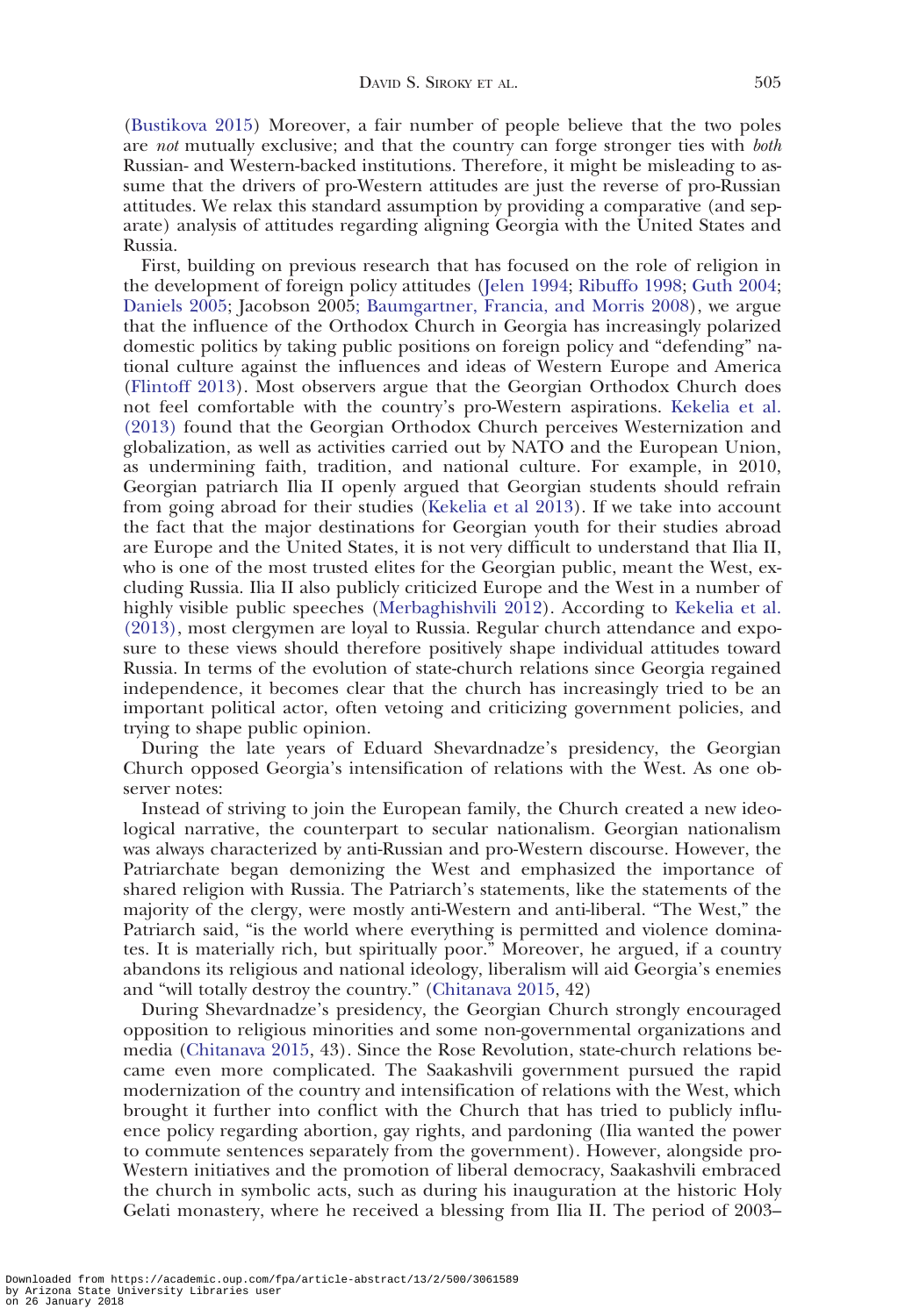2012 can thus be characterized as a "pseudo-friendship" between the state and the church ([Chitanava 2015,](#page-15-0) 44–45).

After the electoral defeat of the National Movement in October 2012, when billionaire Bidzina Ivanishvili and the Georgian Dream coalition came into the power, the new government has attempted to normalize relations with Russia, which removed much of the ideological church-state confrontation and has strengthened the church's political power and reach into politics. As Chitanava notes, "In 2012, the Orthodox clergy directly intervened in the parliamentary preelection campaign and their support significantly contributed to the victory of the Georgian Dream coalition and Ivanishvili" ([Chitanava 2015,](#page-15-0) 48–52). The church has also begun to more actively engage in issues related to the foreign policy. The narrative of two countries "having the same faith" was always prevalent inside the church, but the Orthodox clergy has even more actively promoted it in recent years. In 2013, at his meeting with Vladimir Putin in Moscow, Patriarch Ilia II asserted that the war in 2008 was a "mistake" and that it was neither the fault of Russia nor Georgia, but of "particular persons" (implying President Saakashvili)— "The love between Georgia and Russian will be eternal," said Ilia II.

In sum, the Georgian Church is a significant political player and its influence over many issues of domestic and foreign policy, which has increased in recent years, has important implications for Georgian politics. Religious institutions are the most trusted institutions in Georgia [\(Charles 2010](#page-15-0)), and can directly influence policymakers as well as public attitudes about policy. As a result, in seeking to explain the determinants of Georgia's foreign policy, the church is an important actor that should be taken into account. Consistent with the work of [Baumgartner,](#page-15-0) [Francia, and Morris \(2008\),](#page-15-0) which found that religious ties influence foreign alignments and alliances, we argue that the Orthodox Church in Georgia has pushed for closer relations with their fellow Christian Orthodox neighbors, especially Russia. However, Müller (2011) found that religiosity did not influence preferences against (or in favor of) closer ties to the EU. It is therefore unclear whether, and if so the extent to which, religiosity in Georgia may play an important role in pro-Russian attitudes. To test this conjecture, we propose the first hypothesis.

#### H1: More religious individuals will be more likely to favor closer ties with Russia.

Previous studies found that attitudes toward the role of government influenced at-titudes toward the EU [\(White, Korosteleva, and McAllister 2008](#page-17-0); Müller 2011). This can be interpreted in at least two ways. First, post-Socialist states have a recent history of strong governmental paternalism, and this tradition is perceived to be alive and well in Putin's Russia [\(Kutchins 2007;](#page-16-0) [Lipman 2007\)](#page-17-0). By this logic, attitudes more in line with government paternalism should be positively correlated with pro-Russian attitudes.<sup>2</sup> Second, some analysis has uncovered nostalgia among citizens for the days of communist rule [\(Miller, Reisinger, and Hesli 1996](#page-17-0); [Velikonja 2009\)](#page-17-0). Respondents longing for the "glory" days of the more paternalistic, Russian-dominated Georgia are likely to prefer a more paternalistic style of government today, and to express a desire for closer ties with Russia. This leads to our second hypothesis.

H2: Individuals with a paternalistic view of government will be more likely to think their country should forge closer political and economic ties with Russia.

Our third and final hypothesis focuses on an individual's perception of their economic status. Respondent perception of being economic "winners" and "losers" have been a staple in the literature on public opinion. Individuals more

<sup>&</sup>lt;sup>2</sup>Paternalism is defined as "the interference of a state or an individual with another person against their will motivated by a claim that the person interfered with will be better off or protected from harm." Simply put, paternalism refers to treating people as if they were children [\(Dworkin 2010\)](#page-15-0).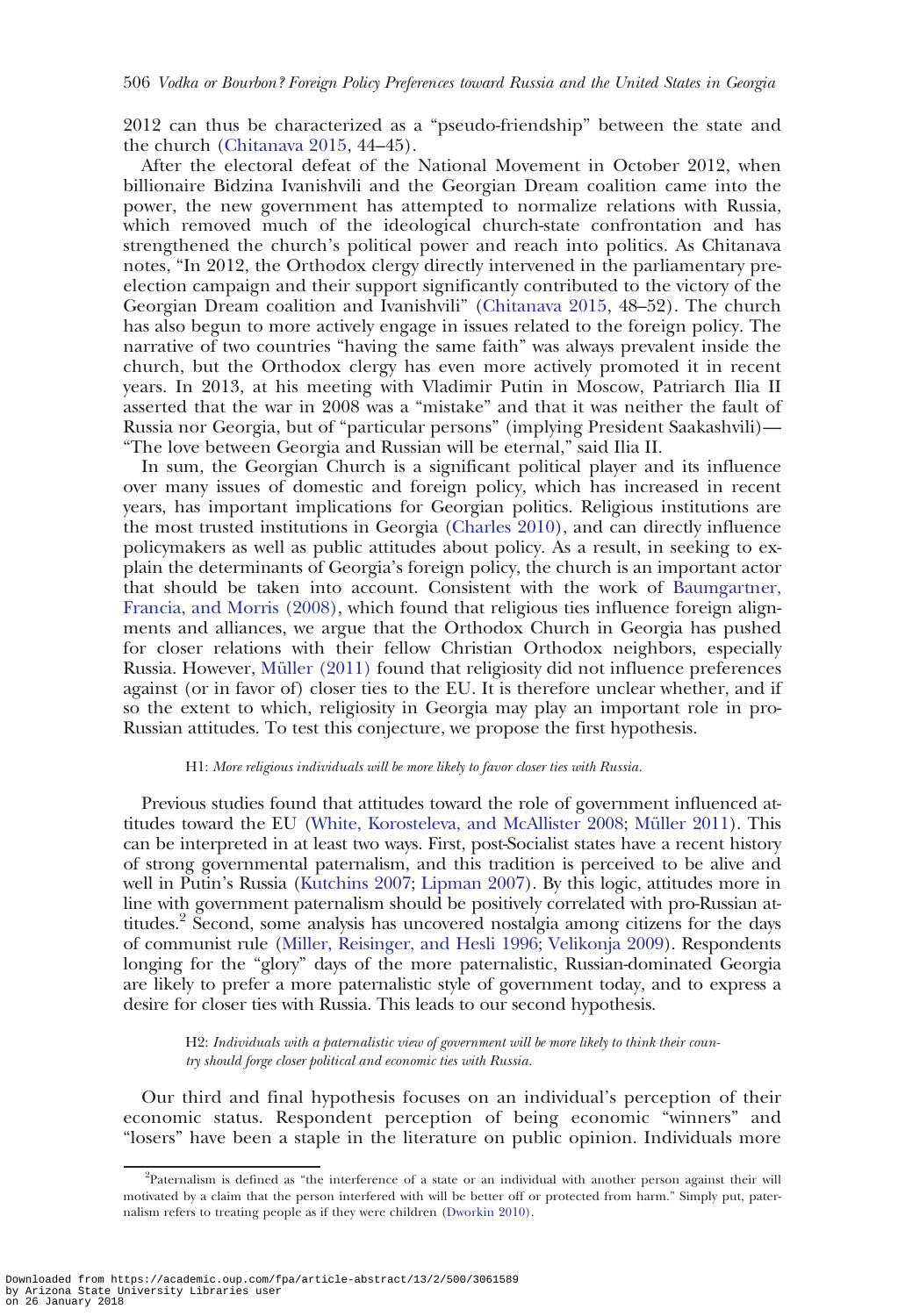satisfied with their income often have more pro-European attitudes ([Tucker,](#page-17-0) [Pacek, and Berinsky 2002;](#page-17-0) [Caplanova, Orviska, and Hudson 2004](#page-15-0); Müller 2011). Individuals who feel like they have "lost" in the post-Communist transformation should be more supportive of aligning Georgia with Russia [\(Gabel and Palmer](#page-16-0) [1995](#page-16-0)). Those "losing" in the current system, which is oriented toward pursuing close relations with the West, may believe that they would be "winners" in a system with closer ties to Russia [\(Tucker, Pacek, and Berinsky 2002\)](#page-17-0). Furthermore, the literature on retrospective evaluation [\(Duch 1995;](#page-15-0) [Miller, Reisinger, and Hesli](#page-17-0) [1996](#page-17-0); [Hesli and Bashkirova 2001\)](#page-16-0) leads us to expect that some respondents may see themselves as having been better off in Soviet times than they are now. Respondents may also be resentful that they did not benefit as much as others from the transition. These conjectures lead to our third and final hypothesis:

## H3: Economic "losers" are more likely to favor closer ties with Russia.

We then test the converse of these three hypotheses with regard to closer ties with the United States, which provides a comparative anchoring for interpreting the substantive effects.

### Data and Methods

Using a recent nationally representative public opinion survey conducted in Georgia by the Caucasus Research Resource Center in 2011, the analysis tests three main hypotheses about foreign policy preferences toward both Russia and the United States, and then compares these results to similar data from before the  $2008$  war.<sup>3</sup>

## The Dependent Variables

We utilize two questions as dependent variables in the analysis. In the first set of models, the dependent variable is measured using the survey question "In your opinion, should Georgia have the closest political cooperation with Russia?" The allowed responses were "yes" and "no," and 1,612 respondents answered the question. In the second set of models, the dependent variable was derived from the follow-up survey question "Should Georgia have the closest economic cooperation with Russia?" This question had 1,613 responses and again included two possible answers: "yes" or "no." The questions regarding opinion toward America were the same as above, only replacing America with Russia.

### The Independent Variables

Religiosity: Our measure of religiosity is based upon the respondent's answer to the survey question "Please tell me, how often do you attend religious service?" This is a self-reported question to which respondents were limited to one answer from five options that included "never," "less often than special religious holidays," "only on special religious holidays," "at least once a month," or "once a week or more often."

Attitudes towards Role of Government: Our indicator of attitudes toward the role of government was derived from responses to the question "Please indicate which of the following statements you agree with and to what level? Statement 1: People are like children; the government should take care of them like a parent." Here,

<sup>3</sup> A newer study was conducted by the CRRC in 2013, but issues surrounding the implementation of a new survey technology rendered these more recent data problematic. Further, due to separatist conflicts in Georgia, ethnic Georgians were oversampled in the 2011 survey. Finally, answers of "don't know" or "no answer" and responses with missing data were dropped from analysis.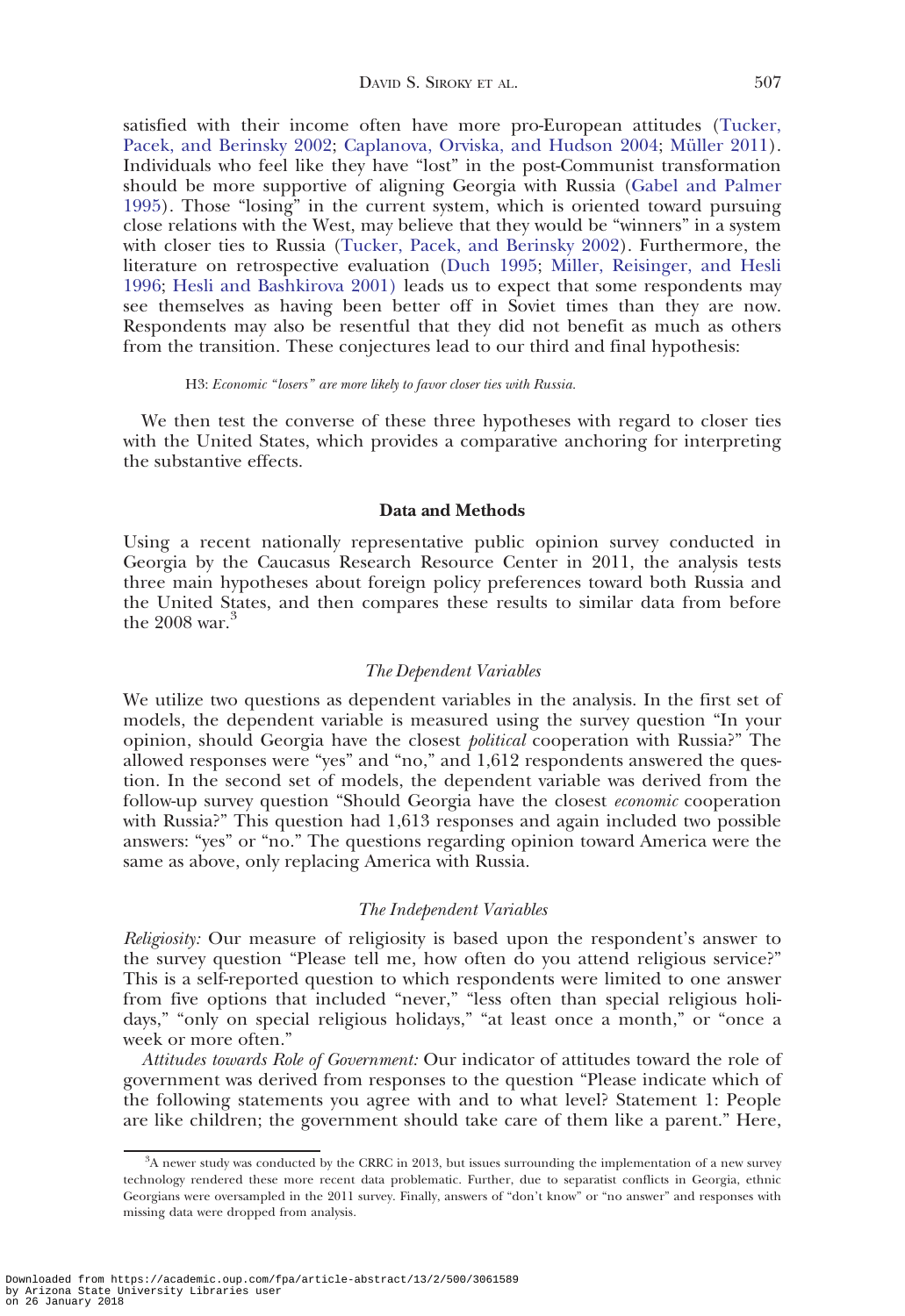respondents were limited to one answer selection on a four-point scale: 1 means that they agree completely that the government should behave like an employee of the people, and 4 indicates that they agree completely that the government should act like a parent.

Satisfaction with Income: Our satisfaction with income variable is derived from responses to the survey question "Please tell me to what extant is your current income enough for your household?" Respondents were offered responses of "is not enough at all"  $(1)$ , "is hardly enough"  $(2)$ , "is enough"  $(3)$ , and "is absolutely enough" (4).

Control Variables: We also control for factors that shape the information available about Russia, Russians, and the Russian language, as well as English and the English language, which can influence foreign policy preferences ([White et al.](#page-18-0) [2002](#page-18-0)). By allowing for more meaningful interaction with people from other countries and their cultures, as well as proving indirect opportunities for information gathering through literature, film, and media, exposure and information should positively affect attitudes toward foreign countries.<sup>4</sup> When individuals know multiple foreign languages, it stands to reason that this effect will be somewhat diluted compared to individuals who only know one foreign language. Respondents were asked: "Please tell me, which of these levels best describes your ability in the following: Russian (English)." Responses to the question were limited to one answer selection from among the following four answer options: "no knowledge," "beginner," "intermediate," and "advanced." We then collapsed the responses into a zero/one indicator with one consisting of those that answered knowing at least "beginner" Russian (English) but did not also know any other foreign language. Zero consisted of all those who either did not know Russian or knew a level of Russian but also knew another second language.

Information and contact also come from traveling to a country [\(White et al.](#page-18-0) [2002](#page-18-0); Müller 2011). Traveling to another country may also signal that you have family members or friends in that country, which might be correlated with positive attitudes toward that country, all else equal. Cultural exchanges that governments promote with foreign countries are premised on this assumption, and some studies have uncovered evidence of their efficacy ([Atkinson 2006](#page-15-0)). Georgians who have traveled to Russia may have positive ties to Russia and have learned information in contrast to the information in the Georgian media. We therefore measure whether the respondent has traveled to Russia. This variable was derived from the responses to the question "Have you or a family member traveled to Russia since 1993?" Responses were limited to one answer selection, either "yes" or "no." We also account for age and education levels [\(Anderson and](#page-15-0) [Reichert 1996](#page-15-0); [Hooghe and Marks 2005;](#page-16-0) [Lubbers and Jaspers 2011](#page-17-0)).

Numerous researchers emphasize the role of partisanship in motivating foreign policy preferences ([Zaller 1992;](#page-18-0) [Evans 1998;](#page-16-0) [Hooghe and Marks 2005](#page-16-0); Hellström [2008](#page-16-0)[; Markowski and Tucker 2010\)](#page-17-0). However, in many battleground states, political party systems are quite weak relative to personalistic political affinities. We therefore control for attitudes toward then-President Mikheil Saakashvili, which is measured as the level of trust the respondent had for President Saakashivili on a one-to-five scale. Given the politicization of Georgian ethnic identity, we account for whether the respondents are ethnically Georgian using a dichotomous indicator ([McLaren 2002](#page-17-0); [De Vreese and Boomgaarden 2005; De Vreese,](#page-15-0) [Boomgaarden, and Semetko 2008\)](#page-15-0). Finally, due to well-documented political differences between urban and rural electorates, we account for whether the respondent lived in an urban or rural setting.

<sup>4</sup> Of course, learning a foreign language may already indicate a positive predisposition toward countries that use that language. Without additional longitudinal data, we cannot determine whether this is a cause or rather an effect that is subsequently reinforced.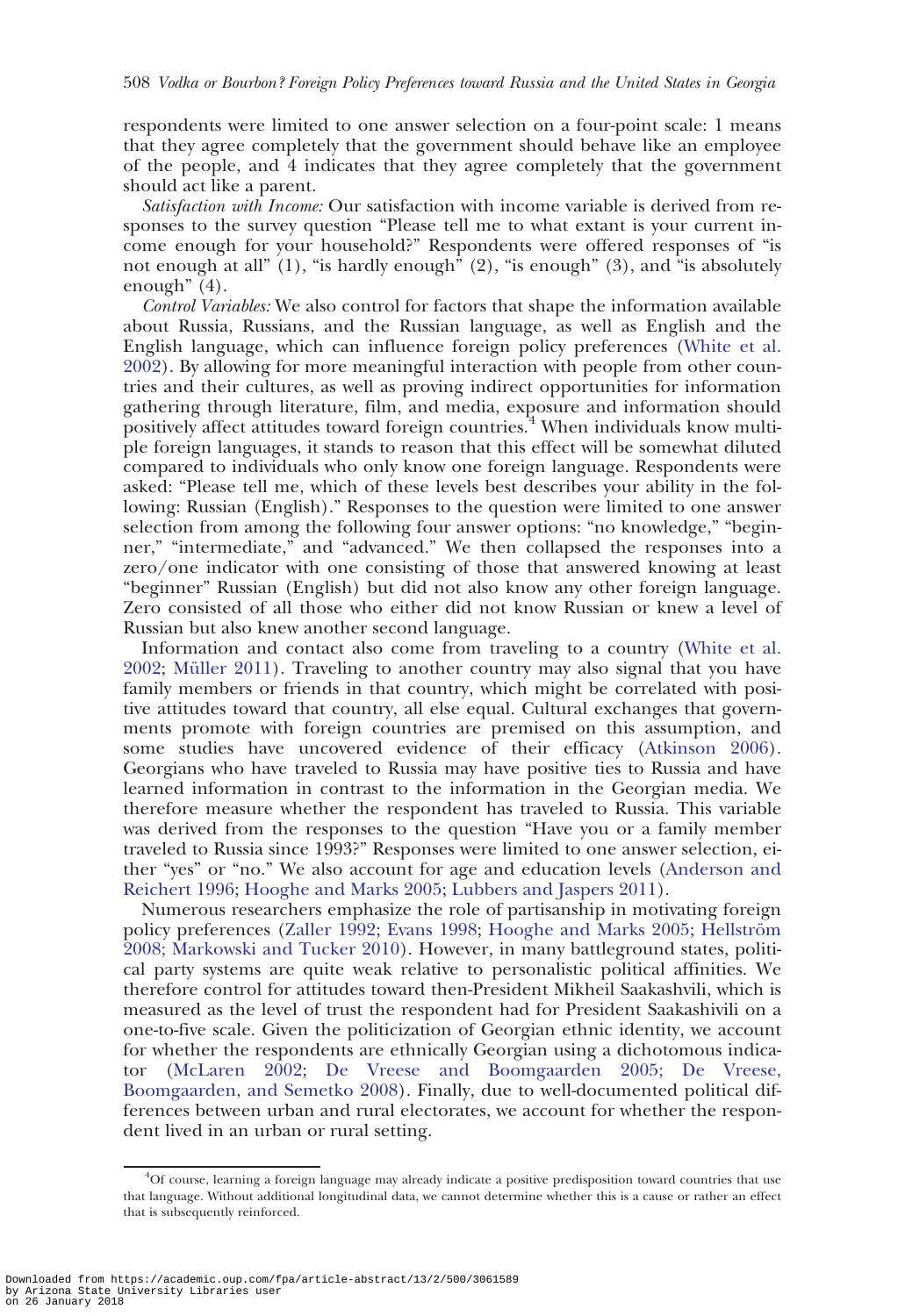# Results and Discussion

The results for the full models in [Tables 1 and](#page-10-0) [2](#page-11-0) show that attitudes on ties with Russia are driven by all of our three theorized factors— religiosity, role of government, and economic satisfaction. Respondents who more frequently attend religious services, prefer paternalistic government, and were economically unsatisfied with the transition were more likely to favor closer political and economic ties with Russia. In addition to our main hypotheses, the analysis also suggests that those who live in urban settings are less supportive of forming closer political ties to Russia. There is also a visible age-cohort effect—older respondents are much more likely to favor closer political ties with Russia.

Next, we turn to the results for closer political and economic ties with the United States. The results for the full model in [Tables 3 and](#page-11-0) [4](#page-12-0) show that attitudes toward forming closer political ties with the United States are driven solely by age-cohort effects, but in the opposite direction of Russia, such that older respondents are much less likely to favor closer ties with the United States. Across political and economic ties with the US models, we find no support for any of the three main hypotheses. These findings lend credence to those who argue that the drivers of pro-Russian and pro-American attitudes are not simply opposites, that is, driven by the same key variables with opposite signs on their coefficients. While pro-Russian attitudes are driven by increased religiosity, a preference for paternalistic government, and economic dissatisfaction, pro-American attitudes appear to be largely driven by cohort effects.

To interpret these results, we present marginal effect plots for each possible response of the three variables implied in the main hypotheses for the Russian models only, due to the lack of significance in the American modes. All marginal effect plots are based on Model 8 in the relevant [table \(1–4\)](#page-12-0), holding all other variables at their mean values. [Figure 1](#page-12-0) illustrates the substantive effects of the three predictors for political ties to Russia ([Table 1,](#page-10-0) Model 8). At the lowest level of self-reported religiosity (never attending religious service), there is a 45 percent probability of supporting closer ties to Russia, whereas a respondent with the highest level of self-reported religiosity (attending church more than once a week) has approximately a 60 percent probability of supporting closer political ties to Russia—a 25 percent increase in the predicted probability of supporting closer political ties to Russia. Moving next to the impact of attitudes toward the role of government, a respondent having a strong belief that the government is an employee of the people has about a 30 percent chance of supporting closer political ties to Russia, whereas a respondent with the highest level, having a strong belief that the government is a parent to the people, has approximately an 85 percent chance of supporting closer political ties to Russia, which represents a 55 percent increase. Finally, a respondent with the lowest level of satisfaction with their income has about a 75 percent chance of supporting closer political ties to Russia, while a respondent with the highest level of satisfaction with their income has only a 10 percent probability of supporting closer political ties to Russia, which represents a 65 percent increase.

[Figure 2](#page-12-0) depicts the impact of the same three predictors on closer economic ties with Russia. A respondent with the lowest level of self-reported religiosity (never attending church) has an approximately 50 percent chance of supporting closer economic ties to Russia, whereas a respondent with the highest level of selfreported religiosity (attending church more than once a week) has a 65 percent chance of supporting close economic ties to Russia—a 15 percent increase. A respondent with the lowest level of support for paternalistic governance has a 45 percent chance of supporting closer economic ties to Russia, which jumps 30 percent to 75 percent for a respondent with the highest level of support for a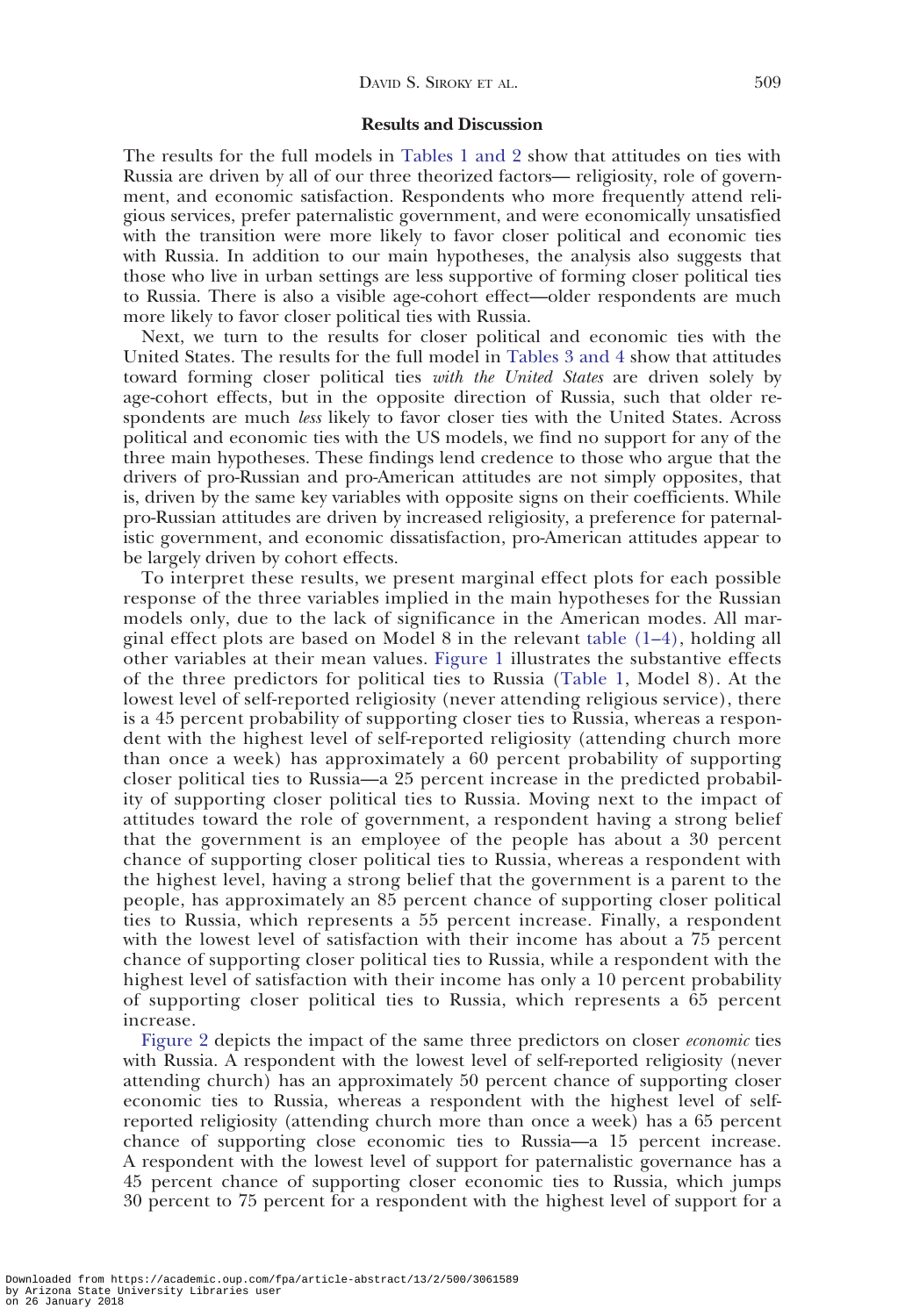<span id="page-10-0"></span>

| Predictors      | Model 1     | Model 2                          | Model 3                                      | Model 4     | Model 5                              | Model 6                     | Model 7                              | Model 8            |
|-----------------|-------------|----------------------------------|----------------------------------------------|-------------|--------------------------------------|-----------------------------|--------------------------------------|--------------------|
| Age             | $.01(0.0)*$ |                                  | $.01(0.0)*$ 0.0 $(0.0)*$                     | $.01(0.0)*$ | $.01(0)*$                            | $0(0.0)*$                   | $0(0.0)*$                            | $0.0$ (.0) *       |
| Education       |             | $.03(.0)$ $.03(.05)$             | .01(.1)                                      | .02(.05)    | .0(0.05)                             | .03(0)                      | .0(05)                               | .0(0.05)           |
| Language        |             | $-.13(.1)$ $-.14(.1)$ $-.11(.1)$ |                                              | $-.13(.1)$  |                                      |                             | $-1(.1)$ $-03(.03)$ $-12(.03)$       | $-.1$ $(.1)$       |
| Travel          |             | $-.28(.1)$ $-.3(.1)$ $-.24(.1)$  |                                              | $-.26(.1)$  |                                      | $-.3$ $(.1)^*$ $-.2$ $(.1)$ | $-.2(.1)$                            | $-.3(.1)$          |
| Orthodox        |             | $-.21(.2)$ $-.21(.2)$ $-.17(.2)$ |                                              | $-.23(.2)$  |                                      | $-.3(.2)$ $-.2(.2)$         | $-.2(.2)$                            | $-.3(.2)$          |
| Urban           |             |                                  | $-.23$ $(.1)*$ $-.23$ $(.1)*$ $-.23$ $(.1)*$ | $-.23(.1)*$ |                                      |                             | $-.2$ (.1)* $-.2$ (.1)* $-.23$ (.1)* | $-.2(.1)*$         |
| Ethnic Georgian |             | $.33(.2)$ $.35(.2)$              | .35(.2)                                      | .3(0.2)     | .4(.2)                               | .4(.2)                      |                                      | $.4(.2)$ $.5(.2)*$ |
| Trust in Pres   |             | $.01(0)$ $.01(0)$ $-02(0)$       |                                              | $-0.01(0)$  | $-0.01(0)$                           |                             | $-.01$ (.0) $-.01$ (.0) $-.01$ (.0)  |                    |
| Religiosity     |             | $(0.1)(0.0)^*$                   |                                              |             |                                      | $(0.0)*$                    | $(0.0)*$                             | $.1(0.0)*$         |
| Role of         |             |                                  | $-.1$ (.05)*                                 |             | $.7(0.1)*$                           |                             | $-.1$ (.05)                          | $.7(0.1)*$         |
| government      |             |                                  |                                              |             |                                      |                             |                                      |                    |
| Economic        |             |                                  |                                              |             | $-23$ (.07)* $-1.2$ (.2)* $-2$ (.1)* |                             |                                      | $-1.3$ $(.2)*$     |
| satisfaction    |             |                                  |                                              |             |                                      |                             |                                      |                    |
| Constant        | $-.5(.3)*$  | $-6(.3)$                         | $-.12(.4)$                                   | .13(.4)     | .34(.4)                              | .0(4)                       | $-.3(.4)$                            | .2(0.4)            |
| N               | 1,528       | 1,527                            | 1,460                                        | 1,512       | 1,452                                | 1,511                       | 1,459                                | 1,451              |
| AIC             | 2118.7      | 2115.7                           | 2018.1                                       | 2090.4      | 1965.6                               | 2087.6                      | 2015.3                               | 1960               |
| BIC             | 2166.8      | 2169                             | 2071                                         | 2143.6      | 2023.7                               | 2146                        | 2073.5                               | 2023.5             |
| Log-Likelihood  | $-1050.4$   | $-1047.9$                        | $-999$                                       | $-1035.2$   | $-971.8$                             | $-1032.8$                   | $-996.7$                             | $-968$             |

Table 1. Factors influencing support for political ties to Russia

Note: Coefficients and standards errors. All models are logistic regression.  $*_{p} \leq .05$ 

paternalistic government. Finally, a respondent with the lowest level of economic satisfaction has a predicted 75 percent chance of supporting closer economic ties to Russia, but a respondent with the highest level of economic satisfaction has a 65 percent lower chance (only 20 percent) of supporting closer economic ties to Russia.

### Analysis of Pre-2008 Data

The 2008 war between Russia and Georgia was a crucial moment in the post-Soviet world and for Russia's role in it. In order to better understand the impact the war may have had on public opinion toward Russia and America, we turned to the 2007 Caucasus Barometer Survey, also conducted in Georgia. We tried to maximize comparability with the post-2008 data to the greatest extent possible.<sup>5</sup>

At the aggregate level, 75 percent of respondents were in favor of establishing closer political ties with the United States in 2007, compared to 77 percent in 2011. There were somewhat larger changes in attitudes toward economic ties: 75 percent of those surveyed were in favor of stronger economic ties with the United States in 2007, compared to 67 percent in 2011. Neither change was as dramatic as the shift in attitudes toward Russia since the war; in 2007, 79 percent of those surveyed were in favor of establishing closer political ties with Russia, compared to only 51 percent in 2011. The desire for closer economic ties with Russia also decreased after the war: 82 percent were in favor of forging closer economic ties to Russia in 2007, compared to just 57 percent in 2011. While the aggregate attitudes toward the United States were more or less stable before and after the war, the numbers clearly dropped for Russia.

In the full models of the prewar survey data, we find that opinion toward Russia was not driven by any of our included variables, except being Orthodox Christian in the case of close economic ties to Russia. Due to the absence of a question on

<sup>5</sup> Survey questions regarding a number of our key variables were not available in the 2007 survey. In addition, questions regarding several control variables to Russia and America were missing in 2007. Also, there are concerns about the quality of pre-2009 data from the CRCC. We present the analysis of 2007 data with these caveats in mind.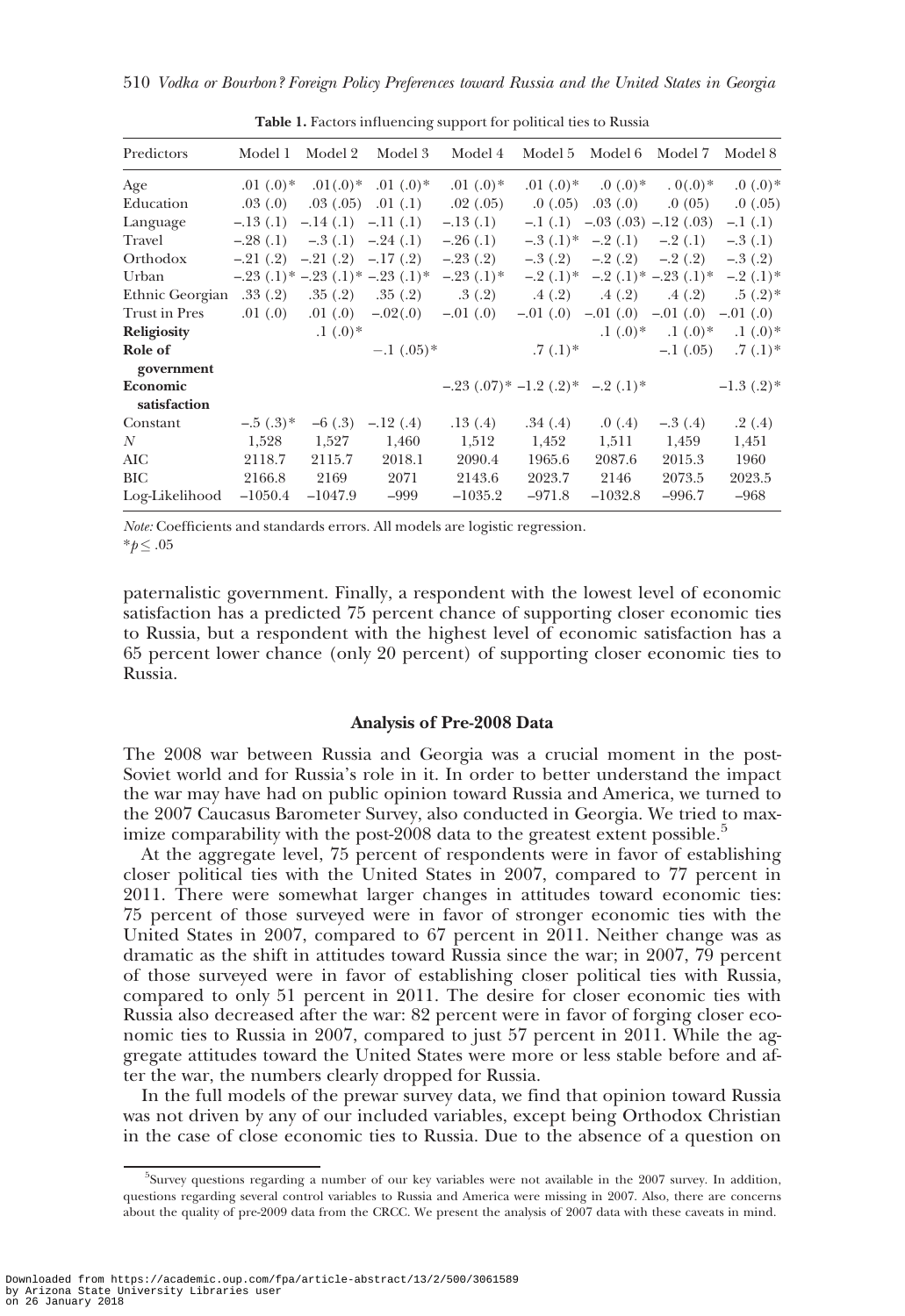<span id="page-11-0"></span>

| Predictors                   | Model 1            | Model 2       |              | Model 3 Model 4 Model 5 Model 6 Model 7 Model 8 |                            |           |                                                        |            |
|------------------------------|--------------------|---------------|--------------|-------------------------------------------------|----------------------------|-----------|--------------------------------------------------------|------------|
| Age                          | (0.0, 0)           | 0.00          | $0.0$ (.0) * | $0.0$ (.0) *                                    | $0.0$ (0.0) *              | 0.0       | $0.0$ (.0) *                                           | .0(0.0)    |
| Education                    | .1(0)              | .1(0)         | .1(.1)       | .1(0.0)                                         | .1(.1)                     | .1(.1)    | .1(.1)                                                 | .1(.1)     |
| Language                     | $-1(.1)$           | $-.1(.1)$     | $-.1$ $(.1)$ | $-1(1)$                                         | $-.1$ $(.1)$               | $-.1(.1)$ | $-1$ (.1)                                              | $-.2(.1)$  |
| Travel                       | $-.4(.1)*-.4(.1)*$ |               | $-.4(.1)*$   |                                                 |                            |           | $-4$ (.1)* $-4$ (.1)* $-4$ (.1)* $-3$ (.1)* $-4$ (.1)* |            |
| Orthodox                     | $-.05(.2)$         | $-1(0.2)$     | $-.0(.2)$    | $-.1(.2)$                                       | $-1(.2)$                   | $-.1(.2)$ | $-.0$ (.2)                                             | $-1(0.2)$  |
| Urban                        | $-.1(.1)$          | $-.1(.1)$     | $-1(1)$      | $-.1(.1)$                                       | $-.1(.1)$                  | $-.1(.1)$ | $-.1(.1)$                                              | $-1$ (.1)  |
| Ethnic Georgian              | $-.3(0.2)$         | $-.3(.2)$     | $-.2(.2)$    | $-.2(.2)$                                       | $-.2(.2)$                  | $-.2(.2)$ | $-.2(.2)$                                              | $-.1(.2)$  |
| Trust in Pres                | .0(0.0)            | .01(0)        | $-0$ (.0)    | $-0$ (.0)                                       | $-0$ (.0)                  | $-0$ (.0) | $-0$ (.0)                                              | $-0(0)$    |
| <b>Religiosity</b>           |                    | $(0.1)(0.0)*$ |              |                                                 |                            | $.2(.0)*$ | $(0.0)*$                                               | $.2(.0)*$  |
| Role of government           |                    |               | $-.2(.05)*$  |                                                 | $.3(0.1)$ *                |           | $-1$ $(0.1)$ *                                         | $.4(.1)$ * |
| <b>Economic satisfaction</b> |                    |               |              |                                                 | $-.2(.1)*-.8(.2)*-.2(.1)*$ |           |                                                        | $-.8(.2)*$ |
| Constant                     | .1(0.3)            | $-1(4)$       | .5(.4)       | .7(0.4)                                         | $.8(.4)*$                  | .4(.4)    | $.3(.4)*$                                              | .6(.4)     |
| N                            | 1,530              | 1,529         | 1,463        | 1,514                                           | 1,455                      | 1,513     | 1,462                                                  | 1,454      |
| AIC                          | 2097               | 2086          | 1987         | 2068                                            | 1961                       | 2057      | 1977                                                   | 1948       |
| BIC                          | 2145               | 2140          | 2040         | 2122                                            | 2020                       | 2116      | 2035                                                   | 2012       |
| Log-likelihood               | $-1039.3$          | $-1033$       | $-983.5$     | $-1024.2$                                       | $-969.7$                   | $-1017.7$ | $-977.5$                                               | $-962.1$   |

Table 2. Factors influencing support for economic ties to Russia

Note: Coefficients and standards errors. All models are logistic regression.

 $**p*≤.05$ 

Table 3. Factors influencing support for political ties to America

| Predictors                                        | Model 1     | Model 2    | Model 3                                                                 |              | Model 4 Model 5 | Model 6     | Model 7                                                                      | Model 8      |
|---------------------------------------------------|-------------|------------|-------------------------------------------------------------------------|--------------|-----------------|-------------|------------------------------------------------------------------------------|--------------|
| Age                                               |             |            | $-0.02(0)*$ -0.2 (0)* -0.2 (0)* -0.2 (0)* -0.2 (0)* -0.2 (0)* -0.2 (0)* |              |                 |             |                                                                              | $-.02(0)$    |
| Education                                         | $-.1(.1)$   | $-.1(.1)$  | $-.0(0.1)$                                                              | $-.1$ $(.1)$ | $-.1(.1)$       |             | $-.1$ $(.1)$ $-.1$ $(.1)$                                                    | $-.1(.1)$    |
| Language                                          |             |            |                                                                         |              |                 |             | 13.9 (456) 13.8 (456) 13.1 (456) 13.8 (456) 13.8 (456) 13.9 (456) 13.8 (456) | 13.8 (456)   |
| Travel                                            | 1.15(.8)    | 1.15(.8)   | 1.16(.8)                                                                | 1.16(.8)     | 1.17(.8)        | 1.16(.8)    | 1.16(.8)                                                                     | 1.16(.8)     |
| Orthodox                                          | .0(0.2)     | .0(0.2)    | $-.0(0.2)$                                                              | .0(0.2)      | $-.0(.2)$       | 0(.2)       | $-.0$ (.2)                                                                   | $-.0$ $(.2)$ |
| Urban                                             | $-.2(.1)$   | $-.2(.1)$  | $-.2(.1)$                                                               | $-.2(.1)$    | $-.2(.1)$       | $-.2(.1)$   | $-.2(.1)$                                                                    | $-.2(.1)$    |
| Ethnic Georgian $-0(.3)$ $-0(.3)$ $0(.3)$ $0(.3)$ |             |            |                                                                         |              | .0(0.3)         |             | $.0(.3) \qquad .0(.3)$                                                       | .0(0.3)      |
| Trust in Pres                                     | $-0$ (.0)   | $-0$ (.0)  | $-0$ (0)                                                                | $-0$ (.0)    | .0(0.0)         | $-0$ (.0)   | $-.0(.0)$                                                                    | .0(0.0)      |
| Religiosity                                       |             | $-0(0)$    |                                                                         |              |                 | $-0(0)$     | $-0$ (.0)                                                                    | .0(0)        |
| Role of                                           |             |            | .1(.1)                                                                  |              | .1(.1)          |             | .1(1)                                                                        | .1(0.02)     |
| government                                        |             |            |                                                                         |              |                 |             |                                                                              |              |
| Economic                                          |             |            |                                                                         | .0(0.1)      | $-.0(0.2)$      | .0(0.1)     |                                                                              | $-0$ (.0)    |
| satisfaction                                      |             |            |                                                                         |              |                 |             |                                                                              |              |
| Constant                                          | $2.4(.4)$ * | $2.4(.4)*$ | $2.1(.5)^*$                                                             | $2.2(.5)*$   | $2.1(.5)^*$     | $2.3(.5)^*$ | $2.1(.5)^*$                                                                  | $2.1(.5)$ *  |
| $\boldsymbol{N}$                                  | 1,529       | 1,528      | 1,461                                                                   | 1,514        | 1,454           | 1,513       | 1,460                                                                        | 1,453        |
| AIC                                               | 1611        | 1613       | 1554                                                                    | 1607         | 1554            | 1608        | 1556                                                                         | 1556         |
| BIC                                               | 1659        | 1666       | 1607                                                                    | 1660         | 1612            | 1667        | 1614                                                                         | 1619         |
| Log-likelihood                                    | $-796.6$    | $-796.4$   | $-767$                                                                  | $-793.4$     | $-765.9$        | $-793.2$    | $-766.9$                                                                     | $-765.8$     |

Note: Coefficients and standards errors. All models are logistic regression.

 $* = p \leq .05$ .

political paternalism in 2007, we were unable to assess this factor using the earlier data. In comparison, we find that positive attitudes toward the United States in 2007 are driven by largely by the respondent's classification of their economic status and their religiosity, in line with the hypotheses. Specifically, economically better-off individuals were more likely to have positive attitudes toward forming closer political and economic ties with the United States, although the effect of religiosity was not significant. Further, more religious respondents were less likely to have positive attitudes toward forming closer political ties to America, but not economic ties. In comparison, the 2011 data showed that age was the driving factors behind pro-American attitudes. These results are reported in [Tables 5–8](#page-14-0).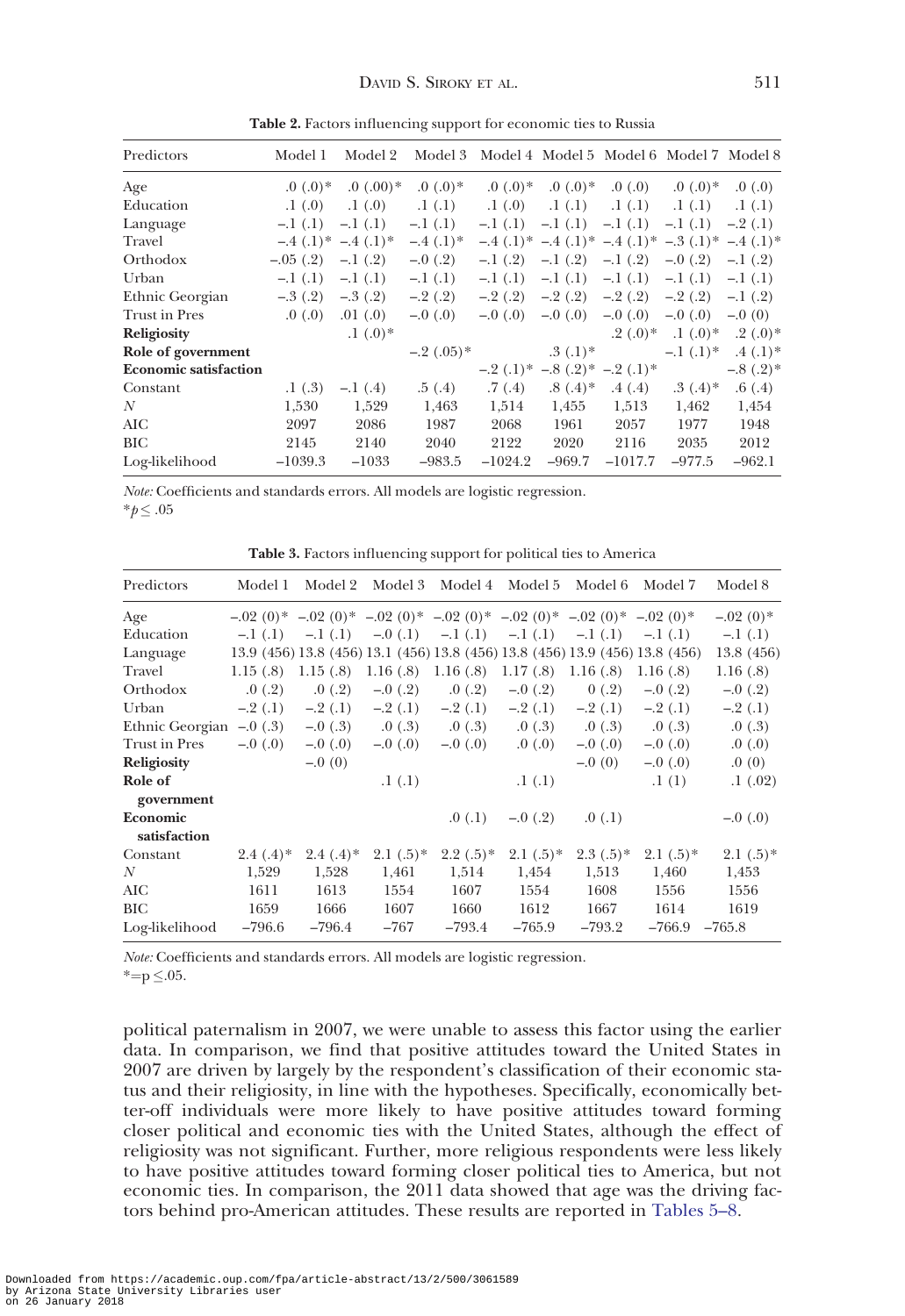<span id="page-12-0"></span>

| Predictors                   |                      |           | Model 1 Model 2 Model 3 Model 4 Model 5                          |           |            | Model 6              | Model 7     | Model 8      |
|------------------------------|----------------------|-----------|------------------------------------------------------------------|-----------|------------|----------------------|-------------|--------------|
| Age                          | $-0$ (.0)* $-0$ (.0) |           | $-0$ (0)*                                                        | $-0.00$   | $-1(0)*$   | $-0.00$ <sup>*</sup> | $-0.01(0)*$ | $-.01(0)*$   |
| Education                    | $-.0(.1)$            | $-.0(.1)$ | $-.0(1)$                                                         | $-0(0)$   | $-.0(.1)$  | $-.0(.1)$            | $-0$ (.0)   | $-.0(.1)$    |
| Language                     | .5(0.8)              | .5(0.8)   | .5(0.8)                                                          | .5(0.8)   | .5(0.8)    | .5(6)                | .5(0.8)     | .5(0.8)      |
| Travel                       | .1(0.5)              | .0(0.5)   | .1(.5)                                                           | .1(0.5)   | .1(0.5)    | .1(0.5)              | .1(0.5)     | .1(.5)       |
| Orthodox                     | .2(.2)               | .2(.2)    | .2(.2)                                                           | .2(.2)    | .2(.2)     | .2(.2)               | .2(.2)      | .2(0.2)      |
| Urban                        | $-.0(.1)$            | $-.1(.1)$ | $-.1(.1)$                                                        | $-.1(.1)$ | $-.1(.1)$  | $-.1(.1)$            | $-.1(.1)$   | $-.1(.1)$    |
| Ethnic Georgian              | $-.2(.2)$            | $-.2(.2)$ | $-.2(.2)$                                                        | $-.2(.2)$ | $-.2(.2)$  | $-.2(.2)$            | $-.2(.2)$   | $-.2(.2)$    |
| Trust in pres                | $-0$ (.0)            | $-0$ (.0) | $-.1$ (.0)                                                       | $-0$ (.0) | $-.1$ (.0) | $-0$ (.0)            | $-1$ (.0)   | $-.1$ (.0)   |
| <b>Religiosity</b>           |                      | $-0(0)$   |                                                                  |           |            | $-0(0)$              | $-0.0$      | .0(0)        |
| Role of government           |                      |           | $-.1(.1)$                                                        |           | $-.1(.1)$  |                      | $-.1(.1)$   | $-.1(.1)$    |
| <b>Economic satisfaction</b> |                      |           |                                                                  | $-1(0.1)$ | $-.0$ (.2) | $-.15(.08)*$         |             | $-.0$ $(.2)$ |
| Constant                     |                      |           | 1.2 $(.4)^*$ 1.3 $(.4)^*$ 1.6 $(.4)^*$ 1.6 $(.4)^*$ 1.7 $(.4)^*$ |           |            | $1.6(.4)$ *          | $1.7(4)*$   | $1.7(.4)$ *  |
| N                            | 1,528                | 1,527     | 1,461                                                            | 1,513     | 1,454      | 1,512                | 1,460       | 1,453        |
| AIC                          | 1960                 | 1961      | 1877                                                             | 1945      | 1874       | 1946                 | 1879        | 1876         |
| BIC                          | 2008                 | 2015      | 1930                                                             | 1998      | 1933       | 2005                 | 1937        | 1939         |
| Log-likelihood               | $-971$               | $-971$    | $-929$                                                           | $-962$    | $-926$     | $-962$               | $-928$      | $-926$       |

Table 4. Factors influencing support for economic ties to America

Note: Coefficients and standards errors. All models are logistic regression.  $*p \leq .05$ 



Figure 1. Marginal Effects of Factors Influencing Support for Political Ties to Russia.



Figure 2. Marginal Effects of Factors Influencing Support for Economic Ties to Russia.

The changing relationship between religion and attitudes may indicate two things. Apart from their efforts to increase control over Georgia's foreign policy and domestic political discourse, Russia may have put greater effort into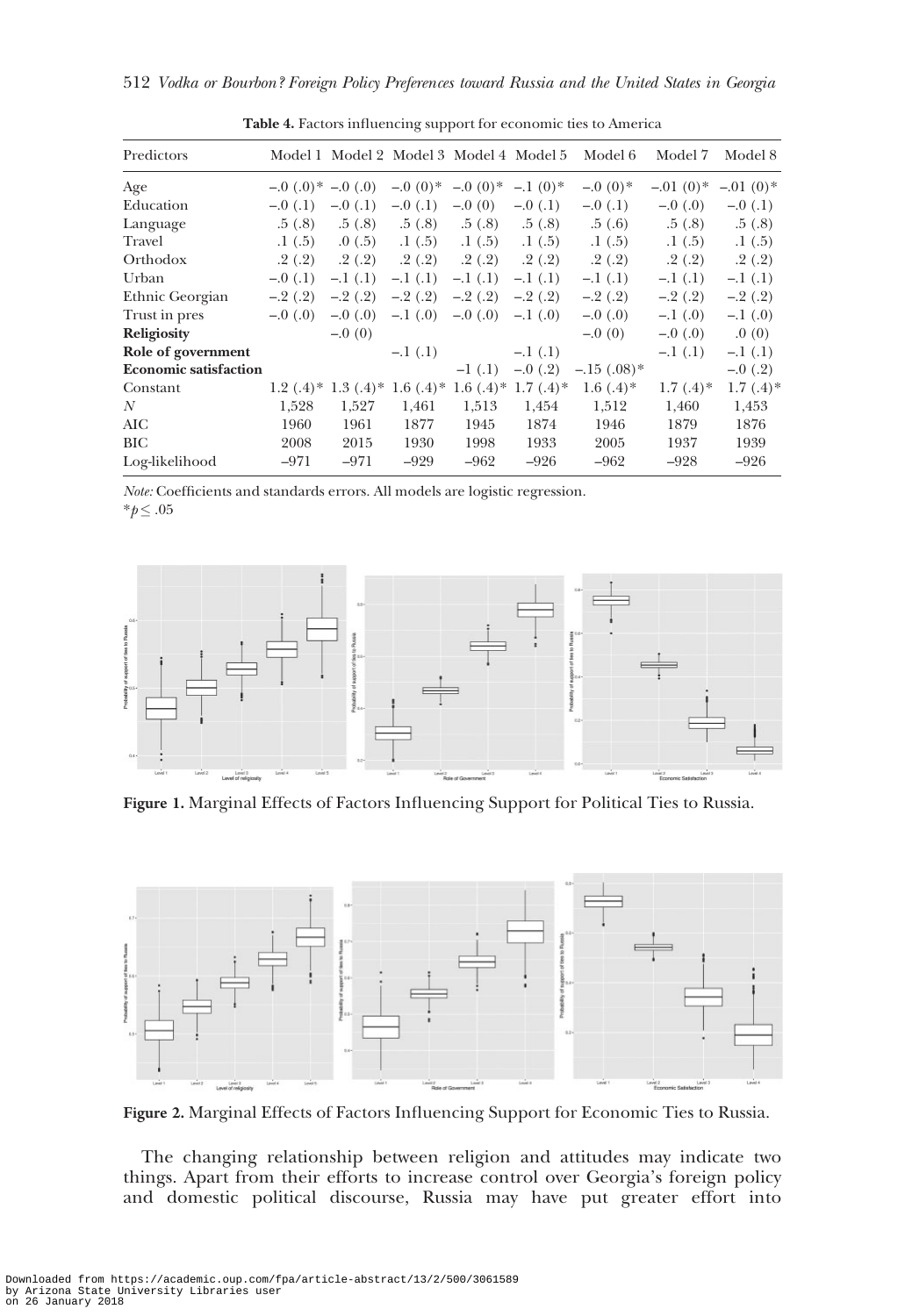| Predictors             | Model 1      | Model 2      | Model 3      | Model 4      |
|------------------------|--------------|--------------|--------------|--------------|
| Age                    | .0(0.0)      | .0(0.0)      | .0(0.0)      | .0(0.0)      |
| Education              | .03(0.05)    | .03(0.05)    | .03(0.05)    | .04(0.05)    |
| Language               | .02(.11)     | .07(0.10)    | .04(.11)     | .08(.11)     |
| Orthodox               | .01(.15)     | $-.03$ (.16) | .04(0.16)    | $-.0$ (.17)  |
| <b>Religiosity</b>     |              | $-.08(.06)$  |              | $-.07(.06)$  |
| <b>Economic Status</b> |              |              | .10(0.09)    | .15(0.10)    |
| Constant               | $1.68(.2)$ * | $1.98(.3)*$  | $1.56(.2)$ * | $1.81(.33)*$ |
| N                      | 3096         | 3024         | 3033         | 2964         |
| AIC                    | 2387.8       | 2321.9       | 2348.1       | 2282.3       |
| BIC                    | 2418         | 2358.0       | 2384.2       | 2324.3       |
| Log-Likelihood         | $-1188.90$   | $-1154.94$   | $-1168.06$   | $-1134.16$   |

Table 5. Factors influencing support for political ties to Russia, 2007

Note: Coefficients and standards errors. All models are logistic regression.  $^*\!p\!\leq .05$ 

Table 6. Factors influencing support for economic ties to Russia, 2007

| Predictors             | Model 1     | Model 2       | Model 3         | Model 4      |
|------------------------|-------------|---------------|-----------------|--------------|
| Age                    | .0(0.0)     | .0(0.0)       | .0(0.0)         | .0(0.0)      |
| Education              | $-.04(.06)$ | $-.0$ (.06)   | $-.05(.06)$     | $-.05(.06)$  |
| Language               | $-.00(.12)$ | .03(.12)      | .02(.12)        | $-.07(.12)$  |
| Orthodox               | $.34(.16)*$ | $.34(.16)*$   | $.36(.15)*$     | $.37(.16)$ * |
| Religiosity            |             | $-.10(.06)$   |                 | $-.08(.07)$  |
| <b>Economic Status</b> |             |               | .16(.11)        | .2(0.11)     |
| Constant               | $1.81(.3)*$ | $2.12(.34)$ * | $1.74$ $(.26)*$ | $2.00(.4)*$  |
| N                      | 3131        | 3058          | 3066            | 2996         |
| AIC                    | 2108.4      | 2049.6        | 2054.9          | 2000.2       |
| <b>BIC</b>             | 2138.6      | 2085.8        | 2091.0          | 2041.3       |
| Log-Likelihood         | $-1049.19$  | $-1018.80$    | $-1021.44$      | $-992.62$    |

Note: Coefficients and standards errors. All models are logistic regression.

 $*_{p} \leq .05$ 

Table 7. Factors influencing support for political ties to America, 2007

| Predictors             | Model 1         | Model 2       | Model 3         | Model 4        |
|------------------------|-----------------|---------------|-----------------|----------------|
| Age                    | $-.00(.00)*$    | $-.00(.00)*$  | $-.00(.00)*$    | $-.00(.00)$    |
| Education              | .08(.05)        | .07(0.05)     | .07(0.05)       | .07(0.05)      |
| Language               | .04(0.14)       | $-.03(.14)$   | .01(0.14)       | $-.06(.15)$    |
| Orthodox               | $.56(.13)*$     | $.39(.14)*$   | $.58(.13)*$     | $.43$ $(.14)*$ |
| Religiosity            |                 | $-.16(.06)*$  |                 | $-14(0.06)*$   |
| <b>Economic Status</b> |                 |               | $.19(0.09)*$    | $.22$ $(.09)*$ |
| Constant               | $1.23$ $(.20)*$ | $1.94(.29)$ * | $1.14$ $(.20)*$ | $1.72(.30)$ *  |
| N                      | 3038            | 2970          | 2981            | 2915           |
| AIC                    | 2780.8          | 2671.1        | 2710.9          | 2606.9         |
| BIC                    | 2810.88         | 2707.1        | 2746.9          | 2648.7         |
| Log-Likelihood         | $-1385.4$       | $-1329.6$     | $-1349.44$      | $-1296.44$     |

Note: Coefficients and standards errors. All models are logistic regression.  $*_{p} \leq .05$ 

cultivating pro-Russian attitudes with Georgian Orthodox religious leaders. As [Kekelia et al. \(2013\)](#page-16-0) demonstrates, Georgian Orthodox clergy are pro-Russian and have become more so in recent years. The affinity of the Georgian clergy is a natural phenomenon based on shared religion, at one level, but is also cultivated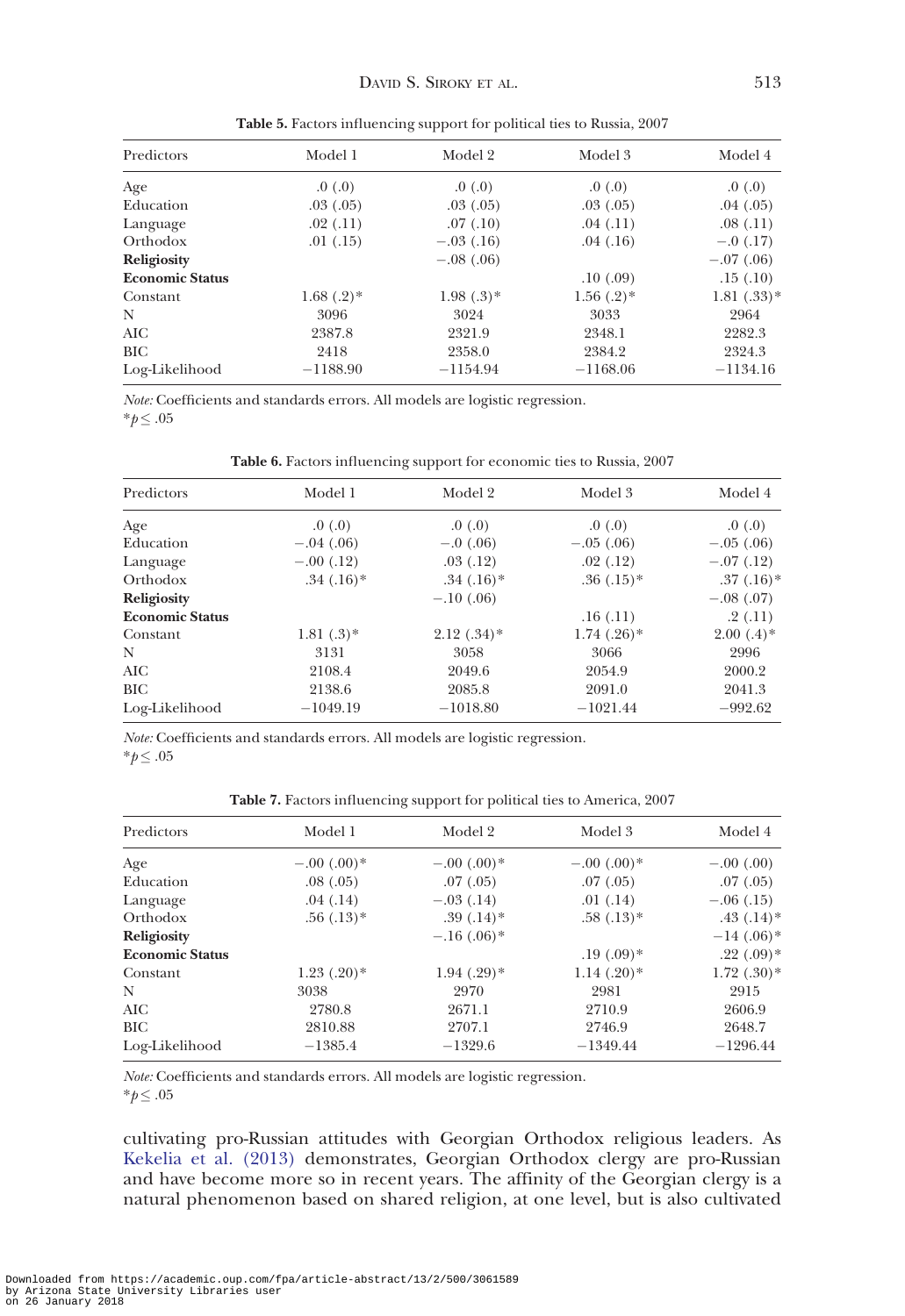<span id="page-14-0"></span>

| Predictors             | Model 1     | Model 2         | Model 3        | Model 4        |
|------------------------|-------------|-----------------|----------------|----------------|
| Age                    | $-.00(.00)$ | $-.00(.00)$     | $-.00(.00)$    | $-.00(.00)$    |
| Education              | .08(.05)    | .07(0.05)       | .07(0.05)      | .07(0.05)      |
| Language               | $-.00(.14)$ | $-.06(.14)$     | $-.05(.14)$    | $-.11(.15)$    |
| Orthodox               | $.71(.12)*$ | $.57(.13)*$     | $.74$ $(.12)*$ | $.61$ $(.13)*$ |
| <b>Religiosity</b>     |             | $-.14(.06)*$    |                | $-.11(.06)*$   |
| <b>Economic Status</b> |             |                 | $.26(.09)$ *   | $.29(.09)*$    |
| Constant               | $.96(.19)*$ | $1.50$ $(.28)*$ | $.82$ $(.20)*$ | $1.27(.29)$ *  |
| N                      | 3,072       | 3.004           | 3.013          | 2,947          |
| AIC                    | 2798.3      | 2696.2          | 2723.3         | 2624.1         |
| BIC                    | 2828.5      | 2732.3          | 2759.32        | 2666           |
| Log-likelihood         | $-1394.2$   | $-1342.1$       | $-1355.63$     | $-1305.03$     |

Table 8. Factors influencing support for economic ties to America, 2007

Note: Coefficients and standards errors. All models are logistic regression.  $*p$  ≤ .05

by strategic Russian. Finally, some of the differences between the pre- and postwar results may be driven by the absence of key control variables from the 2008 data.

# Conclusion

Mass opinion in small states where great powers compete for influence remains under-theorized, but can be a significantly factor in shaping foreign policy and regime stability. This paper investigates the causes of individual-level variation in foreign policy preferences toward major powers in small states with big neighbors. Using recent public opinion data from Georgia, the paper highlights three results. First, those with lower economic satisfaction are consistently in favor of establishing closer ties with Russia, but there is no significant impact of economic satisfaction on attitudes toward the United States. Second, more religious individuals are significantly more likely to favor forming closer ties with Russia, but increased religiosity has no substantive effect of one's foreign policy preferences over forging closer ties to the United States. Third, individuals who prefer a more paternalistic government favor forming closer ties with Russia, but there is no effect on ties with the United States. We also uncover a strong age-cohort effect, with older generations being more pro-Russian and more anti-American. Attitudes toward Russia and America are clearly not just opposites. When comparing these results to the pre-2008 data, we find that the age-cohort, economic status, and education effects are robust predictors of respondent attitudes, but that religiosity no longer has a significant impact on foreign policy preferences.

As great powers continue to pursue policies to influence domestic politics and foreign policies of small states, understanding the foreign policy preferences in small states will become even more vital to our understanding of world politics. Explaining what drives people in such states to favor forming closer relations with a foreign power can help states to pursue more efficient and targeted strategies. For example, these results suggest that the Russia government should increase their support of the Orthodox Church in Georgia, so that it has more resources to mobilize the population, increase religious attendance, promote their preference for paternalistic government, and encourage the politicization of economic dissatisfaction. Indeed, Russia has already started to take into account the public attitudes in post-Soviet states, and has tried to position itself as a conservative religious power center and to promote conservative values against the decadent West in an attempt to gain support from local populations and put pressure on local elites [\(Ernst 2014\)](#page-15-0).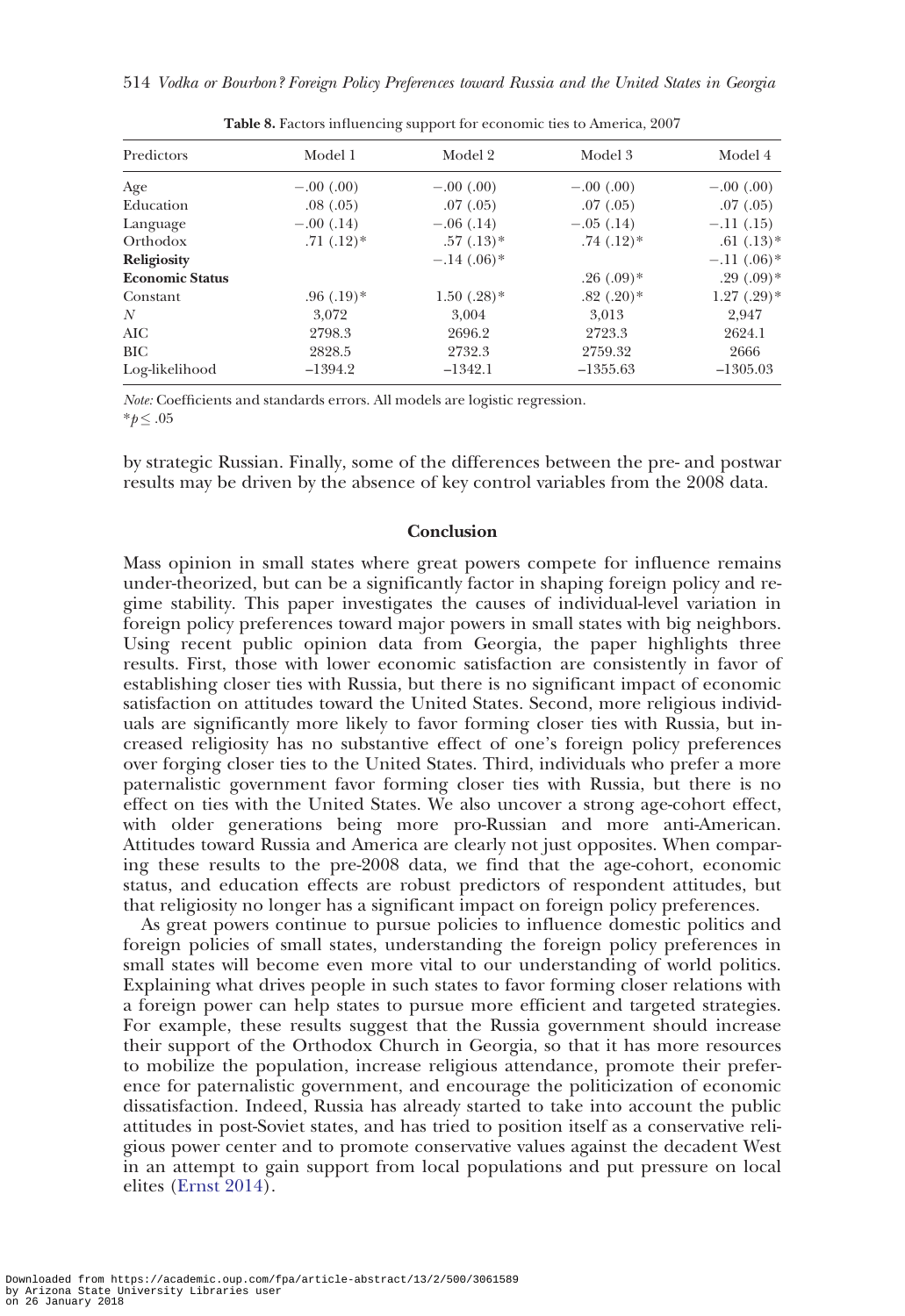<span id="page-15-0"></span>This study represents an initial effort to understand public opinion toward Russia and the United States in the South Caucasus, and can serve as a point of comparison for future studies of public opinion toward Russia and the United States in the region (e.g., in Ukraine). Exploring why some segments of battleground state populations are pro-Russian and others pro-US will continue to be a crucial issue and an important avenue for future research and issue in foreign policy toward the region. While the balance between vodka and bourbon in different countries is a subject for future investigation, one thing is certain: as Russia competes with the United States for greater influence in battleground states of the former Soviet Union in the next post–Cold War Great Game, public opinion toward powerful states will continue to matter.

### References

- ALMOND, GABRIEL. 1960. The American People and Foreign Policy. New York City: Frederick A. Praeger. AMBROSIO, THOMAS. 2009. Authoritarian Backlash: Russian Resistance to Democratization in the Former Soviet Union. London: Ashgate.
- ANDERSON, CHRISTOPHER J., AND SHAWN M. REICHERT. 1996. "Economic Benefits and Support for Membership in the EU: A Cross-National Analysis." Journal of Public Policy 15: 231-49.
- ATKINSON, CAROL. 2006. "Constructivist Implications of Material Power: Military Engagement and the Socialization of States, 1972-2000." International Studies Quarterly 50: 509-37.
- BAUMGARTNER, JODY C., PETER L. FRANCIA,AND JONATHAN S. MORRIS. 2008. "A Clash of Civilizations? The Influence of Religion on Public Opinion of US Foreign Policy in the Middle East." Political Research Quarterly 612: 171–79.
- BRITISH BROADCASTING COMPANY (BBC). 2007. "Georgia to Hold Early Elections." Accessed January 1, 2017. [http://news.bbc.co.uk/2/hi/europe/7085097.stm.](http://news.bbc.co.uk/2/hi/europe/7085097.stm)
- ———. 2008. "NATO Denies Ukraine and Georgia." Accessed January 1, 2017. [http://news.bbc.co.](http://news.bbc.co.uk/2/hi/europe/7328276.stm) [uk/2/hi/europe/7328276.stm](http://news.bbc.co.uk/2/hi/europe/7328276.stm).
- CAPLANOVA, ANNETTE, MARTA ORVISKA, AND JOHN HUDSON. 2004. "Eastern European Attitudes to Integration with Western Europe." JCMS: Journal of Common Market Studies 42: 271–88.
- CARMENT, DAVID, PATRICK JAMES, AND ZEYNEP TAYDAS. 2009. "The Internationalization of Ethnic Conflict: State, Society, and Synthesis." International Studies Review 11: 63–86.
- CASPARY, WILLIAM R. 1970. "The 'Mood Theory': A Study of Public Opinion and Foreign Policy." American Political Science Review 64: 536–47.
- CHARLES, ROBIA. 2010. "Religiosity in Armenia, Azerbaijan and Georgia." Caucasus Analytical Digest 20:  $9 - 4.$
- CHITANAVA, EKA. 2015. "The Georgian Orthodox Church: National Identity and Political Influence." In Traditional Religion and Political Power: Examining the Role of the Church in Georgia, Armenia, Ukraine and Moldova, edited by Adam Hug. Foreign Policy Center, 40–52. London, UK.
- CHKHAIDZE, TAMUNA. 2014. Paternalism in Georgia. In Social Science in the Caucasus. Accessed September 3, 2014. [http://crrc-caucasus.blogspot.com/2014/05/paternalism-in-georgia.html.](http://crrc-caucasus.blogspot.com/2014/05/paternalism-in-georgia.html)
- CONVERSE, PHILIP. 1964. "The Nature of Belief Systems in Mass Publics." In Ideology and Discontent, edited by David E. Apter, 75–169. New York City: Free Press.
- DANIELS, JOSEPH P. 2005. "Religious Affiliation and Individual International-Policy Preferences in the United States." International Interactions 31: 273–301.
- DE VREESE, CLAES, AND HAJO BOOMGAARDEN. 2005. "Projecting EU Referendums Fear of Immigration and Support for European Integration." European Union Politics 6: 59–82.
- DE VREESE, CLAES, HAJO BOOMGAARDEN, AND HOLLI SEMETKO. 2008. "Hard and Soft Public Support for Turkish Membership in the EU." European Union Politics 9: 511–30.
- DUCH, RAYMOND. 1995. "Economic Chaos and the Fragility of Democratic Transitions in Former Communist Regimes." Journal of Politics 37: 121–58.
- DWORKIN, GERALD. 2010. "Paternalism." In The Stanford Encyclopedia of Philosophy, Summer 2010 Edition, edited by Edward N. Zalta. Accessed January 5, 2017. [http://plato.stanford.edu/archives/](http://plato.stanford.edu/archives/sum2010/entries/paternalism) [sum2010/entries/paternalism](http://plato.stanford.edu/archives/sum2010/entries/paternalism).
- ELLIS, GLYNN. 2010. "Gauging the Magnitude of Civilization Conflict." Conflict Management and Peace Science 27: 219–38.
- ERNST, DAVID. 2014. "Putin's Right Hook: The Strategic Implications of Russia's New Conservatism." The Federalist. [http://thefederalist.com/2014/02/26/putins-right-hook-the-strategic-implications-of](http://thefederalist.com/2014/02/26/putins-right-hook-the-strategic-implications-of-russias-new-conservatism/)[russias-new-conservatism/](http://thefederalist.com/2014/02/26/putins-right-hook-the-strategic-implications-of-russias-new-conservatism/).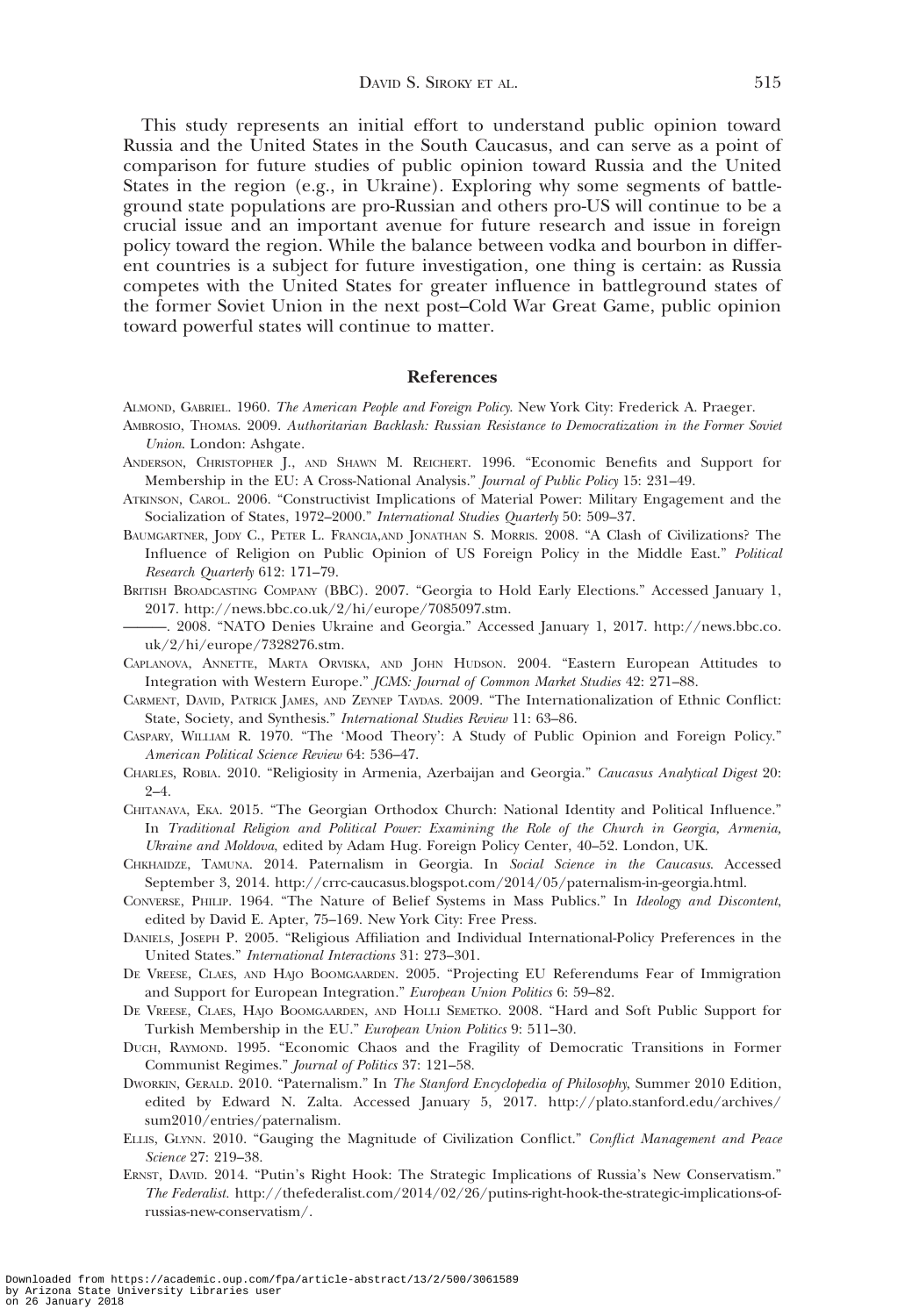- <span id="page-16-0"></span>EVANS, GEOFFREY. 1998. "Euroscepticism and Conservative Electoral Support: How an Asset Became a Liability." British Journal of Political Science 28: 573–90.
- FINUCANE, MATT. 2015. "Russia's Non-Linear Approach to War in Ukraine." Russia Direct. [http://www.](http://www.russia-direct.org/opinion/russias-non-linear-approach-war-ukraine) [russia-direct.org/opinion/russias-non-linear-approach-war-ukraine.](http://www.russia-direct.org/opinion/russias-non-linear-approach-war-ukraine)
- FLINTOFF, COREY. 2013. "Anti-Gay Riot in Tblisi Tests Balance Between Church, State." National Public Radio. Accessed November 22, 2013. [http://www.npr.org/sections/parallels/2013/07/30/](http://www.npr.org/sections/parallels/2013/07/30/204511294/GEORGIA-CHURCH-ANTI-GAY-RIOT) [204511294/GEORGIA-CHURCH-ANTI-GAY-RIOT.](http://www.npr.org/sections/parallels/2013/07/30/204511294/GEORGIA-CHURCH-ANTI-GAY-RIOT)
- FOX, JONATHAN, PATRICK JAMES, AND YITAN LI. 2009. "Religious Affinities and International Intervention in Ethnic Conflicts in the Middle East and Beyond." Canadian Journal of Political Science 42: 161–86.
- GABEL, MATTHEW, AND HARVEY PALMER. 1995. "Understanding Variation in Public Support for European Integration." European Journal of Political Research 27: 3–19.
- GALEOTTI, MARK. 2014. "The 'Gerasimov Doctrine' and Russian Non-Linear War." [https://inmoscows](https://inmoscowsshadows.wordpress. com/2014/07/06/the-gerasimov-doctrine-and-russian-non-linear-war/) [shadows.wordpress. com/2014/07/06/the-gerasimov-doctrine-and-russian-non-linear-war/.](https://inmoscowsshadows.wordpress. com/2014/07/06/the-gerasimov-doctrine-and-russian-non-linear-war/)
- GEORGE, JULIE. 2009. "The Dangers of Reform: State Building and National Minorities in Georgia." Central Asian Survey 28: 135–54.
- ———. 2010 The Politics of Ethnic Separatism in Russia and Georgia. New York: Palgrave Macmillan.
- GERASIMOV, VALERY. 2013. "The Value of Science in Prediction." Military-Industrial Kurier. Accessed February 27, 2013. [https://inmoscowsshadows.wordpress.com/2014/07/06/thegerasimov-doc](https://inmoscowsshadows.wordpress.com/2014/07/06/thegerasimov-doctrine-and-russian-non-linear-war/) [trine-and-russian-non-linear-war/.](https://inmoscowsshadows.wordpress.com/2014/07/06/thegerasimov-doctrine-and-russian-non-linear-war/)
- GERMAN, TRACEY. 2011. "Russia and the Competition for Influence in the South Caucasus." British International Studies Association 1–22.
- GILES, KEIR. 2015. "Russia's Hybrid Warfare: A Success in Propaganda." Bundesakademie für Sicherheitspolitik. Working Paper, 1–5. [https://www.baks.bund.de/de/aktuelles/working-paper-rus](https://www.baks.bund.de/de/aktuelles/working-paper-russias-hybrid-warfare-a-success-in-propaganda) [sias-hybrid-warfare-a-success-in-propaganda.](https://www.baks.bund.de/de/aktuelles/working-paper-russias-hybrid-warfare-a-success-in-propaganda)
- GUTH, JAMES L. 2004. "George W. Bush and Religious Politics." In High Risk and Big Ambition: The Presidency of George W. Bush, edited by Steven E. Schier, 117-41. Pittsburgh: University of Pittsburgh Press.
- -. 2009. "Religion and American Public Opinion: Foreign Policy Issues." In The Oxford Handbook of Religion and American Politics, edited by James L. Guth, Lyman A. Kellstedt, and Corwin E. Smidt, 243–65. Oxford: Oxford University Press.
- GVALIA, GIORGI, DAVID SIROKY, BIDZINA LEBANIDZE, AND ZURAB IASHVILI. 2013. "Thinking Outside the Bloc: Explaining the Foreign Policies of Small States." Security Studies 22: 98-131.
- HESLI, VICKI L., AND ELENA BASHKIROVA. 2001. "The Impact of Time and Economic Circumstances on Popular Evaluations of Russia's President." International Political Science Review 22: 379–98.
- HELLSTRÖM, JOHAN. 2008. "Partisan Responses to Europe: The Role of Ideology for National Political Parties' Positions on European Integration." Journal of European Public Policy 15: 189-207.
- HOFFMAN, FRANK. 2009. "Hybrid vs. Compound War." Armed Forces Journal 1–2.
- HOOGHE, LIESBET, AND GARY MARKS. 2005. "Calculation, Community and Cues Public Opinion on European Integration." European Union Politics 6: 419–43.
- JELEN, TED G. 1994. "Religion and Foreign Policy Attitudes Exploring the Effects of Denomination and Doctrine." American Politics Research 223: 382–400.
- JACOBSON, GARY. 2005. Polarized politics and the 2004 congressional and presidential elections. Political Science Quarterly, 120(2), 199–218.
- JONES, STEPHEN. 2009. "Georgia's 'Rose Revolution' of 2003." In Civil Resistance and Power Politics: The Experience of Non-Violent Action from Gandhi to the Present, edited by Adam Roberts and Timothy Garton Ash, 317–334. Oxford: Oxford University Press.
- KAKACHIA, KORNELY. 2011. "Challenges to the South Caucasus Regional Security Aftermath of Russian– Georgian Conflict: Hegemonic Stability or New Partnership?" Journal of Eurasian Studies 21: 15–20.
- KEKELIA, TATIA, ELENE GAVASHELISHVILI, LADARIA KOTE, AND IRENE SULKHANISHVILI. 2013. The Role of Orthodox Church in Forming Georgian National Identity End of XX–Beginning of XXI Centuries. Tbilisi, Republic of Georgia: Ilia State University Press.
- KELLEY, JUDITH. 2004. "International Actors on the Domestic Scene: Membership Conditionality and Socialization by International Institutions." International Organization 58: 459.
- KUCIA, MAREK. 1999. "Public Opinion in Central Europe on EU Accession: The Czech Republic and Poland." JCMS: Journal of Common Market Studies 37: 143–52.
- KUTCHINS, ANDREW. 2007. "Alternative Futures for Russia to 2017." CSIS Report. Available at [https://](https://csis-prod.s3.amazonaws.com/s3fs-public/legacy_files/files/media/csis/pubs/071214-russia_2017-web.pdf) [csis-prod.s3.amazonaws.com/s3fs-public/legacy\\_files/files/media/csis/pubs/071214-russia\\_2017-web.pdf.](https://csis-prod.s3.amazonaws.com/s3fs-public/legacy_files/files/media/csis/pubs/071214-russia_2017-web.pdf)
- LENKA, BUSTIKOVA. 2015. "Voting, Identity and Security Threats in Ukraine: Who Supports the Ukrainian "Svoboda" Party?." Communist and Post-Communist Studies, 48: 239–256.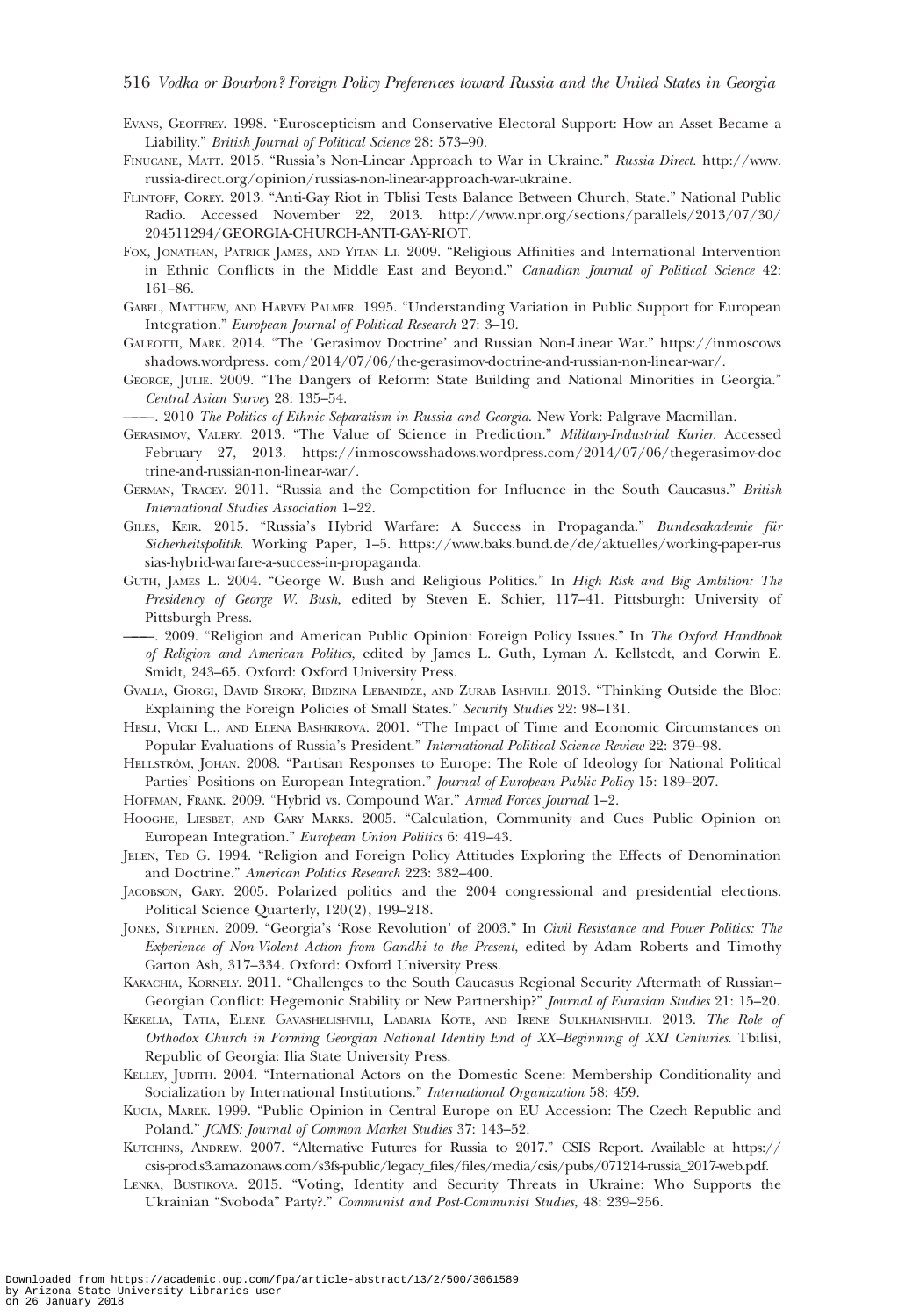- <span id="page-17-0"></span>LIPMAN, MASHA. 2007. "Russia's Apolitical Middle." Washington Post, June 4. Available at [http://www.](http://www.washingtonpost.com/wp-dyn/content/article/2007/06/03/AR2007060300950_pf.html) [washingtonpost.com/wp-dyn/content/article/2007/06/03/AR2007060300950\\_pf.html.](http://www.washingtonpost.com/wp-dyn/content/article/2007/06/03/AR2007060300950_pf.html)
- LIPPMANN, WALTER. 1922. Public Opinion. Piscataway, NJ: Transaction Publishers.
- -. 1925. The Phantom Public. Piscataway, NJ: Transaction Publishers.
- LUBBERS, MARCEL, AND EVA JASPERS. 2011. "A Longitudinal Study of Euroscepticism in the Netherlands: 2008 versus 1990." European Union Politics 12: 21–40.
- MACASKILL, EWEN. 2015. "NATO Shows Its Teeth to Russia with Elaborate Baltic Training Exercise." The Guardian. [http://www.theguardian.com/world/2015/jun/17/nato-russia-elaborate-training-ex](http://www.theguardian.com/world/2015/jun/17/nato-russia-elaborate-training-exercise-dangerous-signal) [ercise-dangerous-signal.](http://www.theguardian.com/world/2015/jun/17/nato-russia-elaborate-training-exercise-dangerous-signal)
- MARKOWSKI, RADEK, AND JOSHUA TUCKER. 2010. "Euroscepticism and the Emergence of Political Parties in Poland." Party Politics 16: 523–548.
- MCLAREN, LAUREN. 2002. "Public Support for the European Union: Cost/Benefit Analysis or Perceived Cultural Threat?" Journal of Politics 64: 551–66.
- MERBAGHISHVILI, T. 2012. "The Orthodox Church and the Reframing of Georgian National Identity: A New Hegemony." Paper for the ECPR General Conference, Reykjavik, Iceland.
- MILLER, ARTHUR H., WILLIAM REISINGER, AND VICKI L. HESLI. 1996. "Understanding Political Change in Post-Soviet Societies: A Further Commentary on Finifter and Mickiewicz." American Political Science Review 90: 153–66.
- MUELLER, JOHN. 1973. War, Presidents, and Public Opinion. New York City: John Wiley & Sons.
- MUELLER, SEAN. 2014. "Notes on Recent Elections: The Parliamentary Elections in the Republic of Georgia, 2012." Electoral Studies 34: 342–46.
- MÜLLER, MARTIN. 2011. "Public Opinion Toward the European Union in Georgia." Post-Soviet Affairs 27: 64–92.
- MIRILOVIC-, NIKOLA, AND DAVID S. SIROKY. 2015. "Two States in the Holy Land? Inter- national Recognition and the Israeli-Palestinian Conflict." Politics and Religion 8: 263–285.
- POPESCU, NICU. 2015. "Hybrid Tactics: Neither New Nor Only Russian." European Institute for Security Studies 4:1–2. [http://www.iss.europa.eu/publications/detail/article/hybrid-tactics-neither-new-nor](http://www.iss.europa.eu/publications/detail/article/hybrid-tactics-neither-new-nor-only-russian/)[only-russian/](http://www.iss.europa.eu/publications/detail/article/hybrid-tactics-neither-new-nor-only-russian/).
- RIBUFFO, LEO. 1998. "Religion and American Foreign Policy." National Interest 52: 36–51.
- SANDAL, NUKHET, AND JONATHAN FOX. 2004. Religion in International Relations Theory: Interactions and Possibilities. London: Routledge.
- SCRUTTON, ALISTAIR, AND ANDRIUS SYTAS. 2015. "Lithuania Stages Little Green Man War Games with Eye on Moscow." Business Insider. [http://www. businessinsider.com/r-lithuania-stages-little-green-man](http://www. businessinsider.com/r-lithuania-stages-little-green-man-war games-with-eye-on-moscow-2015-5)[war games-with-eye-on-moscow-2015-5.](http://www. businessinsider.com/r-lithuania-stages-little-green-man-war games-with-eye-on-moscow-2015-5)
- SHAPIRO, ROBERT Y., AND BENJAMIN I. PAGE. 1988. "Foreign Policy and the Rational Public." Journal of Conflict Resolution 32: 211–47.
- SIROKY, DAVID. 2015. The Fog of Non-linear War: Russia's Strategic Coercion in the Near Abroad. Georgian Review. [http://georgianreview.ge/wp-content/uploads/2015/10/DAVID-sikory-pdf\\_.pdf.](http://georgianreview.ge/wp-content/uploads/2015/10/DAVID-sikory-pdf_.pdf)
- STUTTAFORD, ANDREW. 2015. "A Hybrid Defense for the Baltic States." National Review. [http://www.natio](http://www.nationalreview.com/corner/421840/hybrid-defense-baltic-states-andrew-stuttaford) [nalreview.com/corner/421840/hybrid-defense-baltic-states-andrew-stuttaford.](http://www.nationalreview.com/corner/421840/hybrid-defense-baltic-states-andrew-stuttaford)
- TOLSTRUP, JAKOB. 2009. Studying a negative external actor: Russia's management of stability and instability in the 'Near Abroad'. Democratization, 16(5), 922–944.
- TUCKER, JOSHUA A., ALEXANDER C. PACEK, AND ADAM J. BERINSKY. 2002. "Transitional Winners and Losers: Attitudes Toward EU Membership in Post-Communist Countries." American Journal of Political Science 46: 557–71.
- VACHUDOVA, MILADA. 2005. Europe Undivided: Democracy, Leverage, and Integration After Communism. Oxford, UK: Oxford University Press.
- VELIKONJA, MITJA. 2009. "Lost in Transition: Nostalgia for Socialism in Post-Socialist Countries." East European Politics & Societies 23: 535-51.
- VERBA, SIDNEY, AND RICHARD BRODY. 1970. "Participation, Policy Preferences, and the War in Vietnam." Public Opinion Quarterly 34: 325–32.
- VERBA, SIDNEY, RICHARD BRODY, EDWIN B. PARKER, NORMAN H. NIE, NELSON W. POLSBY, PAUL EKMAN, AND GORDON BLACK. 1967. "Public Opinion and the War in Vietnam." American Political Science Review 6: 317–33.
- VORONOV, VLADIMIR. 2015. "Stalin's Little Green Men." Euromaiden Press. [http://euromaidanpress.](http://euromaidanpress.com/2014/11/18/stalins-little-green-men/) [com/2014/11/18/stalins-little-green-men/.](http://euromaidanpress.com/2014/11/18/stalins-little-green-men/)
- WARNER, CAROLYN M., AND STEVEN WALKER. 2011. "Thinking About the Role of Religion in Foreign Policy: A Framework for Analysis." Foreign Policy Analysis 7: 113-35.
- WHITE, STEPHEN, JULIA KOROSTELEVA, AND IAN MCALLISTER. 2008. "A Wider Europe? The View from Russia, Belarus and Ukraine." JCMS: Journal of Common Market Studies 46: 219–41.